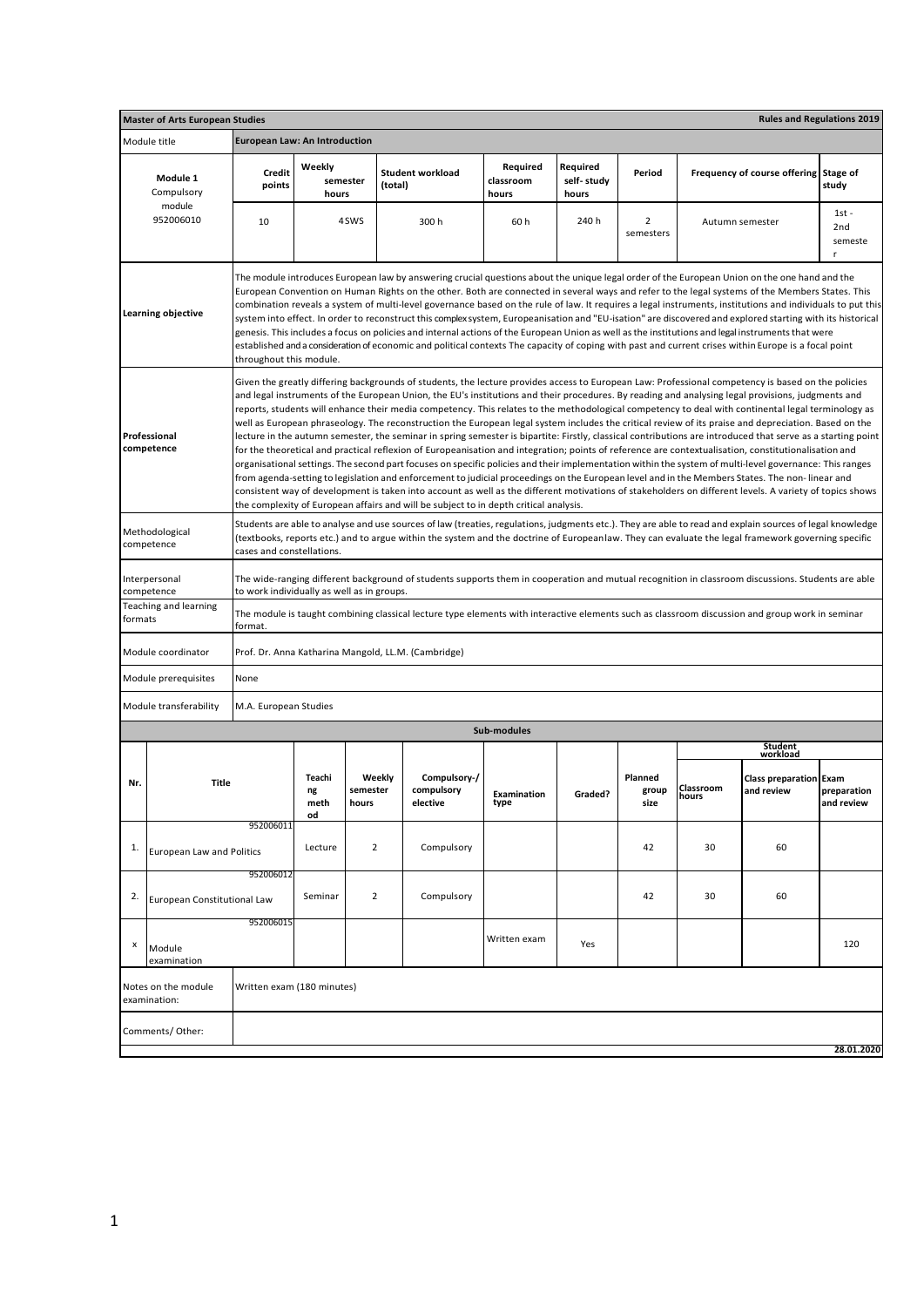|        | <b>Master of Arts European Studies</b>            |                                                     |                             |                              |                                                                                                                                                                                                                                                                                                                                                                                                                                                                                                                                                                                                                                                                                                                                                                                                                                                                                                                                                                                                                                                           |                                    |                                 |                          |                        | <b>Rules and Regulations 2020</b>     |                                   |
|--------|---------------------------------------------------|-----------------------------------------------------|-----------------------------|------------------------------|-----------------------------------------------------------------------------------------------------------------------------------------------------------------------------------------------------------------------------------------------------------------------------------------------------------------------------------------------------------------------------------------------------------------------------------------------------------------------------------------------------------------------------------------------------------------------------------------------------------------------------------------------------------------------------------------------------------------------------------------------------------------------------------------------------------------------------------------------------------------------------------------------------------------------------------------------------------------------------------------------------------------------------------------------------------|------------------------------------|---------------------------------|--------------------------|------------------------|---------------------------------------|-----------------------------------|
|        | Module title                                      | <b>European Union Politics and Policies</b>         |                             |                              |                                                                                                                                                                                                                                                                                                                                                                                                                                                                                                                                                                                                                                                                                                                                                                                                                                                                                                                                                                                                                                                           |                                    |                                 |                          |                        |                                       |                                   |
|        | Module 2<br>Compulsory                            | <b>Credit points</b>                                | Weekly<br>semester<br>hours |                              | Student<br>workload<br>(total)                                                                                                                                                                                                                                                                                                                                                                                                                                                                                                                                                                                                                                                                                                                                                                                                                                                                                                                                                                                                                            | Required<br>classroo<br>m<br>hours | Required<br>self-study<br>hours | Period                   | Frequency of           | course<br>offering                    | Stage of<br>study                 |
|        | module<br>952006020                               | 10                                                  |                             | 4 SWS                        | 300 h                                                                                                                                                                                                                                                                                                                                                                                                                                                                                                                                                                                                                                                                                                                                                                                                                                                                                                                                                                                                                                                     | 60 h                               | 240 h                           | 2<br>semesters           | Autumn semester        |                                       | $1st - 2nd$<br>semester           |
|        | Learning objective                                | reviewed.                                           |                             |                              | The aim of this module is to understand and analyse the European Union (EU) as a political system featuring particular patterns of politics and<br>policy-making. It introduces students to the EU's core political institutions and to the EU's main policy areas. They learn to distinguish different<br>political actors in the policy process such as transnational party groups and the European Parliament, national governments and the Council<br>and European Council, EU civil servants and the European Commission as well as NGOs. While obtaining insight into the practice of EU policy-<br>making, students learn to apply different theoretical and analytical approaches to studying EU politics and policies. Moreover, the module<br>enables students to distinguish between different roles the EU has in relation to its member states within different policy areas – ranging from<br>supranational legislative competences to intergovernmental policy coordination. Throughout the course, current issues in EU policy-making are |                                    |                                 |                          |                        |                                       |                                   |
|        | Professional competence                           |                                                     |                             |                              | By the end of this module, students are able to attribute different roles in decision-making to different types of political actors. They are able to<br>identify the EU's main roles in major public policy domains and can formulate assessments and expectations of the implications for the further<br>course of European integration and national politics and policies. At an analytical level, students are able to engage in independent research on<br>EU policy-making and the roles and function of EU institutions by using different theoretical and methodological perspectives and strategies.                                                                                                                                                                                                                                                                                                                                                                                                                                             |                                    |                                 |                          |                        |                                       |                                   |
|        | Methodological competence                         | research-based paper preparing for the M.A. thesis. |                             |                              | At the backdrop of in-class discussions and course readings, students can independently develop empirical or theoretical arguments and<br>research questions on EU topics. Using qualitative and/or quantitative methods, students are competent analysing EU data from sources such<br>as EUR-Lex, Eurostat, Eurobarometer and others. They can present their research in an oral, written and visual form and are confident in<br>drafting a research design for their term paper. The course motivates the transition from students writing a term paper towards drafting a                                                                                                                                                                                                                                                                                                                                                                                                                                                                            |                                    |                                 |                          |                        |                                       |                                   |
|        | Interpersonal competence                          |                                                     |                             |                              | Students are able to engage in a critical discussion with each other and the professors, work individually and in small, as well as larger groups.<br>Thereby, participants will also become comfortable with debating in an academic setting.                                                                                                                                                                                                                                                                                                                                                                                                                                                                                                                                                                                                                                                                                                                                                                                                            |                                    |                                 |                          |                        |                                       |                                   |
|        | Teaching and learning formats                     | current EU topics.                                  |                             |                              | Formats include classroom discussions, individual work, and different forms of group work. Moderated peer-to-peer supervision will be<br>encouraged for preparation of the research-based term paper. The writing of policy briefs will incentivise the participants' engagement with                                                                                                                                                                                                                                                                                                                                                                                                                                                                                                                                                                                                                                                                                                                                                                     |                                    |                                 |                          |                        |                                       |                                   |
|        | Module coordinator                                | Roos)                                               |                             |                              | Professor for Empirical Research on Europe (Prof. Dr. Uwe Puetter) and Junior Professor for European and Global Governance (Prof. Dr. Christof                                                                                                                                                                                                                                                                                                                                                                                                                                                                                                                                                                                                                                                                                                                                                                                                                                                                                                            |                                    |                                 |                          |                        |                                       |                                   |
|        | Module prerequisites                              | None                                                |                             |                              |                                                                                                                                                                                                                                                                                                                                                                                                                                                                                                                                                                                                                                                                                                                                                                                                                                                                                                                                                                                                                                                           |                                    |                                 |                          |                        |                                       |                                   |
|        | Module transferability                            | M.A. European Studies                               |                             |                              |                                                                                                                                                                                                                                                                                                                                                                                                                                                                                                                                                                                                                                                                                                                                                                                                                                                                                                                                                                                                                                                           |                                    |                                 |                          |                        |                                       |                                   |
|        |                                                   |                                                     |                             |                              | Sub-modules                                                                                                                                                                                                                                                                                                                                                                                                                                                                                                                                                                                                                                                                                                                                                                                                                                                                                                                                                                                                                                               |                                    |                                 |                          |                        |                                       |                                   |
|        |                                                   |                                                     |                             |                              |                                                                                                                                                                                                                                                                                                                                                                                                                                                                                                                                                                                                                                                                                                                                                                                                                                                                                                                                                                                                                                                           |                                    |                                 |                          |                        | Student<br>workload                   |                                   |
| Nr.    | <b>Title</b>                                      |                                                     | Teachi<br>ng<br>metho<br>d  | Weekly<br>semeste<br>r hours | Compulsory-<br>/ compulsory<br>elective                                                                                                                                                                                                                                                                                                                                                                                                                                                                                                                                                                                                                                                                                                                                                                                                                                                                                                                                                                                                                   | Examination<br>type                | Graded?                         | Planned<br>group<br>size | Classro<br>om<br>hours | Class<br>preparation<br>and<br>review | Exam<br>preparation<br>and review |
|        | <b>European Union Politics</b><br>and Policies I  | 952006021                                           | Lecture                     | 2                            | Compulsory                                                                                                                                                                                                                                                                                                                                                                                                                                                                                                                                                                                                                                                                                                                                                                                                                                                                                                                                                                                                                                                |                                    |                                 | 42                       | 30                     | 60                                    |                                   |
| 2.     | <b>European Union Politics</b><br>and Policies II | 952006022                                           | Lecture                     | $\mathbf 2$                  | Compulsory                                                                                                                                                                                                                                                                                                                                                                                                                                                                                                                                                                                                                                                                                                                                                                                                                                                                                                                                                                                                                                                |                                    |                                 | 42                       | 30                     | 60                                    |                                   |
| x      | Module examination                                | 952006025                                           |                             |                              |                                                                                                                                                                                                                                                                                                                                                                                                                                                                                                                                                                                                                                                                                                                                                                                                                                                                                                                                                                                                                                                           | Policy Brief<br>with Paper         | Yes                             |                          |                        |                                       | 120                               |
| module | Notes on the<br>examination:                      | Policy Brief with Research paper, 10-15 pages       |                             |                              |                                                                                                                                                                                                                                                                                                                                                                                                                                                                                                                                                                                                                                                                                                                                                                                                                                                                                                                                                                                                                                                           |                                    |                                 |                          |                        |                                       |                                   |
|        | Comments/Other:                                   |                                                     |                             |                              |                                                                                                                                                                                                                                                                                                                                                                                                                                                                                                                                                                                                                                                                                                                                                                                                                                                                                                                                                                                                                                                           |                                    |                                 |                          |                        |                                       | 28.01.2020                        |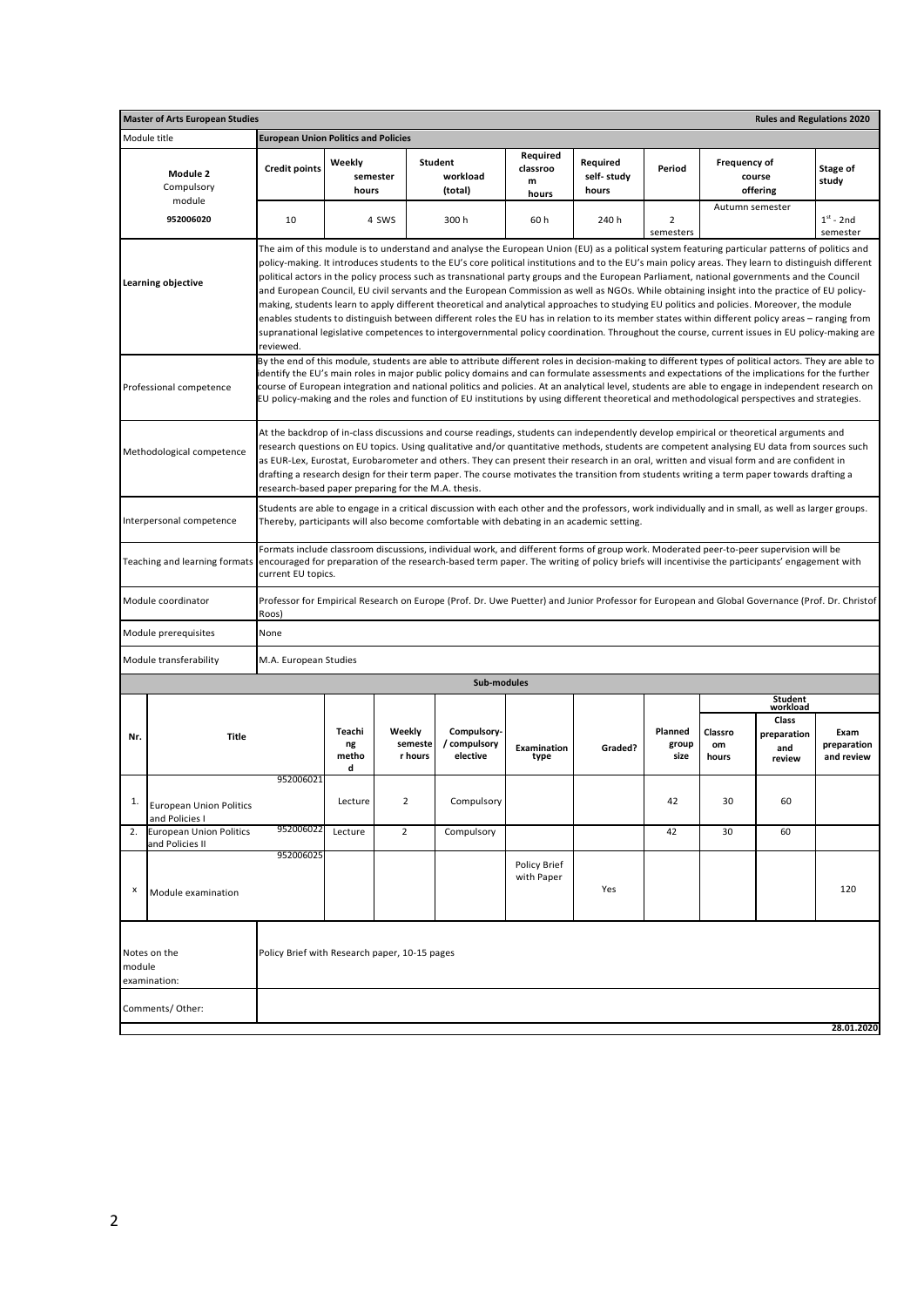|     | <b>Rules and Regulations 2019</b><br><b>Master of Arts European Studies</b> |                                                                                                                                                                                                                                                                     |                                                                                                                                                                                                                                                                                                                                                                                                                                                                                                                                                                                                                                                                                                                                                                                                                                                                                       |                |                                                                                                                                                                                                                                                                                                                                                                                                                                                                                                                                                                                                                                                                                                                                                                                                                                                                                                                                                                                                                                                                                                                                                                                                                                               |                                       |                                 |               |                                        |                       |                   |  |  |
|-----|-----------------------------------------------------------------------------|---------------------------------------------------------------------------------------------------------------------------------------------------------------------------------------------------------------------------------------------------------------------|---------------------------------------------------------------------------------------------------------------------------------------------------------------------------------------------------------------------------------------------------------------------------------------------------------------------------------------------------------------------------------------------------------------------------------------------------------------------------------------------------------------------------------------------------------------------------------------------------------------------------------------------------------------------------------------------------------------------------------------------------------------------------------------------------------------------------------------------------------------------------------------|----------------|-----------------------------------------------------------------------------------------------------------------------------------------------------------------------------------------------------------------------------------------------------------------------------------------------------------------------------------------------------------------------------------------------------------------------------------------------------------------------------------------------------------------------------------------------------------------------------------------------------------------------------------------------------------------------------------------------------------------------------------------------------------------------------------------------------------------------------------------------------------------------------------------------------------------------------------------------------------------------------------------------------------------------------------------------------------------------------------------------------------------------------------------------------------------------------------------------------------------------------------------------|---------------------------------------|---------------------------------|---------------|----------------------------------------|-----------------------|-------------------|--|--|
|     | Module title                                                                | <b>Critical Writing and Thinking</b>                                                                                                                                                                                                                                |                                                                                                                                                                                                                                                                                                                                                                                                                                                                                                                                                                                                                                                                                                                                                                                                                                                                                       |                |                                                                                                                                                                                                                                                                                                                                                                                                                                                                                                                                                                                                                                                                                                                                                                                                                                                                                                                                                                                                                                                                                                                                                                                                                                               |                                       |                                 |               |                                        |                       |                   |  |  |
|     | Module 3<br>Compulsory<br>module                                            | Credit<br>points                                                                                                                                                                                                                                                    | Weekly<br>semester<br>hours                                                                                                                                                                                                                                                                                                                                                                                                                                                                                                                                                                                                                                                                                                                                                                                                                                                           |                | <b>Student workload</b><br>(total)                                                                                                                                                                                                                                                                                                                                                                                                                                                                                                                                                                                                                                                                                                                                                                                                                                                                                                                                                                                                                                                                                                                                                                                                            | Required<br>classroom<br>hours        | Required<br>self-study<br>hours | Period        | <b>Frequency of course</b><br>offering |                       | Stage of<br>study |  |  |
|     | 952006030                                                                   | 5                                                                                                                                                                                                                                                                   |                                                                                                                                                                                                                                                                                                                                                                                                                                                                                                                                                                                                                                                                                                                                                                                                                                                                                       | 2 SWS          | 150<br>h                                                                                                                                                                                                                                                                                                                                                                                                                                                                                                                                                                                                                                                                                                                                                                                                                                                                                                                                                                                                                                                                                                                                                                                                                                      | 30h                                   | 120h                            | 1<br>semester |                                        | Every autumn semester | 1st semester      |  |  |
|     | Learning objective                                                          |                                                                                                                                                                                                                                                                     |                                                                                                                                                                                                                                                                                                                                                                                                                                                                                                                                                                                                                                                                                                                                                                                                                                                                                       |                | The module introduces critical and analytical writing, reading and thinking necessary for a university-level academic research. Students<br>become familiarised with the main stages and norms of conduct in the process of academic reading, research and writing and the critical<br>analysis of academic research and discourse. Moreover, based on the 'EUS Academic Writing Guide', students will be introduced to and will<br>practically apply the different steps and rules underlying the conduct of critical academic reading, reasoning and writing in the field of social<br>sciences (for example research design, structure, citation styles, referencing, language). Furthermore, they train to in develope their own<br>line of argumentation supporting this with scientific evidence from different types of relevant sources. By enhancing the students' academic<br>writing and research skills, their awareness to the proper conduct of scientific research and writing shall be stimulated and research ethical<br>errors, such as plagiarism, prevented. The module also aims at developing the ways to clear and critical deliberative argumentation as well as<br>situating ones research within the wider context. |                                       |                                 |               |                                        |                       |                   |  |  |
|     | <b>Professional competence</b>                                              |                                                                                                                                                                                                                                                                     |                                                                                                                                                                                                                                                                                                                                                                                                                                                                                                                                                                                                                                                                                                                                                                                                                                                                                       |                | At the end of this module, students recognise the key academic writing rules, as well as the codes of conduct with regard to academic reading,<br>research and critical thinking. Students can identify and use different interactive reading strategies relevant for working with academic<br>literature. They can distinguish approaches to critical thinking and argument building and reasoning skills from the perspective of different<br>disciplines relevant for research in the M.A. European Studies. On the one hand, they are able to write well-structured research papers that<br>are in conformity with academic language, proper citation and referencing and a good line of scientifically rooted argumentation. On the other<br>hand, they are familiarised with the concepts of ethical data collection and distribution, intellectual property, as well as plagiarism and its<br>consequences. Thereby, they are not only able to collect, analyse and develop individual academic research in an honest and research ethical<br>way, but they are also equipped with the ability to critically assess their own research as well as that of other people.                                                                |                                       |                                 |               |                                        |                       |                   |  |  |
|     | Methodological competence                                                   |                                                                                                                                                                                                                                                                     | Students are able to critically read and analyse scientific texts relevant for their future research and studies by identifying, evaluating and<br>debating them. They can develop analytical arguments and reason according to the needs of the different research disciplines they will<br>encounter throughout their studies. Students can identify effective planning, drafting, revision, and editing strategies, as well as summarize,<br>paraphrase, and quote in an academic manner. Having acquired key skills in academic writing and research ethics, students are not only able to<br>write academic papers that are in accordance with the rules and norms outlined above, they are also able to critically assess their own research<br>as well as that of others. This enhances their capability to engage in the discussion according to the conduct of good science. |                |                                                                                                                                                                                                                                                                                                                                                                                                                                                                                                                                                                                                                                                                                                                                                                                                                                                                                                                                                                                                                                                                                                                                                                                                                                               |                                       |                                 |               |                                        |                       |                   |  |  |
|     | Interpersonal competence                                                    |                                                                                                                                                                                                                                                                     |                                                                                                                                                                                                                                                                                                                                                                                                                                                                                                                                                                                                                                                                                                                                                                                                                                                                                       |                | The classroom discussions and group presentations are designed to encourage inter-personal engagement and cooperation among students.<br>Moreover, students are able to deliver structured presentations and are accustomed to giving constructive feedback, as well as responding<br>to feedback received from peers and course instructor. This develops the students' ability to be self-reflective.                                                                                                                                                                                                                                                                                                                                                                                                                                                                                                                                                                                                                                                                                                                                                                                                                                       |                                       |                                 |               |                                        |                       |                   |  |  |
|     | Teaching and learning formats                                               |                                                                                                                                                                                                                                                                     |                                                                                                                                                                                                                                                                                                                                                                                                                                                                                                                                                                                                                                                                                                                                                                                                                                                                                       |                | Includes classroom discussions, individual work, different forms of group work, as well as input about reasoning skills and argument<br>development by colleagues from different European Studies disciplines.                                                                                                                                                                                                                                                                                                                                                                                                                                                                                                                                                                                                                                                                                                                                                                                                                                                                                                                                                                                                                                |                                       |                                 |               |                                        |                       |                   |  |  |
|     | Module coordinator                                                          |                                                                                                                                                                                                                                                                     |                                                                                                                                                                                                                                                                                                                                                                                                                                                                                                                                                                                                                                                                                                                                                                                                                                                                                       |                | Lecturer in European Integration (Dr. Laura Asarite-Schmidt)                                                                                                                                                                                                                                                                                                                                                                                                                                                                                                                                                                                                                                                                                                                                                                                                                                                                                                                                                                                                                                                                                                                                                                                  |                                       |                                 |               |                                        |                       |                   |  |  |
|     | Module prerequisites                                                        | None                                                                                                                                                                                                                                                                |                                                                                                                                                                                                                                                                                                                                                                                                                                                                                                                                                                                                                                                                                                                                                                                                                                                                                       |                |                                                                                                                                                                                                                                                                                                                                                                                                                                                                                                                                                                                                                                                                                                                                                                                                                                                                                                                                                                                                                                                                                                                                                                                                                                               |                                       |                                 |               |                                        |                       |                   |  |  |
|     | Module transferability                                                      | M.A. European Studies                                                                                                                                                                                                                                               |                                                                                                                                                                                                                                                                                                                                                                                                                                                                                                                                                                                                                                                                                                                                                                                                                                                                                       |                |                                                                                                                                                                                                                                                                                                                                                                                                                                                                                                                                                                                                                                                                                                                                                                                                                                                                                                                                                                                                                                                                                                                                                                                                                                               |                                       |                                 |               |                                        |                       |                   |  |  |
|     |                                                                             |                                                                                                                                                                                                                                                                     |                                                                                                                                                                                                                                                                                                                                                                                                                                                                                                                                                                                                                                                                                                                                                                                                                                                                                       |                |                                                                                                                                                                                                                                                                                                                                                                                                                                                                                                                                                                                                                                                                                                                                                                                                                                                                                                                                                                                                                                                                                                                                                                                                                                               | Sub-modules                           |                                 |               |                                        |                       |                   |  |  |
|     |                                                                             |                                                                                                                                                                                                                                                                     |                                                                                                                                                                                                                                                                                                                                                                                                                                                                                                                                                                                                                                                                                                                                                                                                                                                                                       |                |                                                                                                                                                                                                                                                                                                                                                                                                                                                                                                                                                                                                                                                                                                                                                                                                                                                                                                                                                                                                                                                                                                                                                                                                                                               |                                       |                                 |               |                                        | Student<br>workload   |                   |  |  |
| Nr. | Title                                                                       | Class<br>Exam<br>Teachi<br>Weekly<br>Compulsory-<br>Planned<br>preparation<br>preparation<br>/ compulsory<br>Examination<br>Graded?<br>semester<br>Classroom<br>ng<br>group<br>and review<br>and review<br>ιуμе<br>nours<br>meth<br>hours<br>elective<br>size<br>od |                                                                                                                                                                                                                                                                                                                                                                                                                                                                                                                                                                                                                                                                                                                                                                                                                                                                                       |                |                                                                                                                                                                                                                                                                                                                                                                                                                                                                                                                                                                                                                                                                                                                                                                                                                                                                                                                                                                                                                                                                                                                                                                                                                                               |                                       |                                 |               |                                        |                       |                   |  |  |
| 1.  | <b>Applied Critical Writing</b><br>and Thinking                             | 952006031                                                                                                                                                                                                                                                           | Seminar                                                                                                                                                                                                                                                                                                                                                                                                                                                                                                                                                                                                                                                                                                                                                                                                                                                                               | $\overline{2}$ | Compulsory                                                                                                                                                                                                                                                                                                                                                                                                                                                                                                                                                                                                                                                                                                                                                                                                                                                                                                                                                                                                                                                                                                                                                                                                                                    |                                       |                                 | 42            | 30                                     | 60                    |                   |  |  |
| x   | Module examination                                                          | 952006035                                                                                                                                                                                                                                                           |                                                                                                                                                                                                                                                                                                                                                                                                                                                                                                                                                                                                                                                                                                                                                                                                                                                                                       |                |                                                                                                                                                                                                                                                                                                                                                                                                                                                                                                                                                                                                                                                                                                                                                                                                                                                                                                                                                                                                                                                                                                                                                                                                                                               | Written<br>examination<br>(portfolio) | Yes                             |               |                                        |                       | 60                |  |  |
|     | Notes on the module<br>examination:                                         | Portfolio (8 - 10 pages)                                                                                                                                                                                                                                            |                                                                                                                                                                                                                                                                                                                                                                                                                                                                                                                                                                                                                                                                                                                                                                                                                                                                                       |                |                                                                                                                                                                                                                                                                                                                                                                                                                                                                                                                                                                                                                                                                                                                                                                                                                                                                                                                                                                                                                                                                                                                                                                                                                                               |                                       |                                 |               |                                        |                       |                   |  |  |
|     | Comments/Other:                                                             |                                                                                                                                                                                                                                                                     |                                                                                                                                                                                                                                                                                                                                                                                                                                                                                                                                                                                                                                                                                                                                                                                                                                                                                       |                |                                                                                                                                                                                                                                                                                                                                                                                                                                                                                                                                                                                                                                                                                                                                                                                                                                                                                                                                                                                                                                                                                                                                                                                                                                               |                                       |                                 |               |                                        |                       | 24.02.2021        |  |  |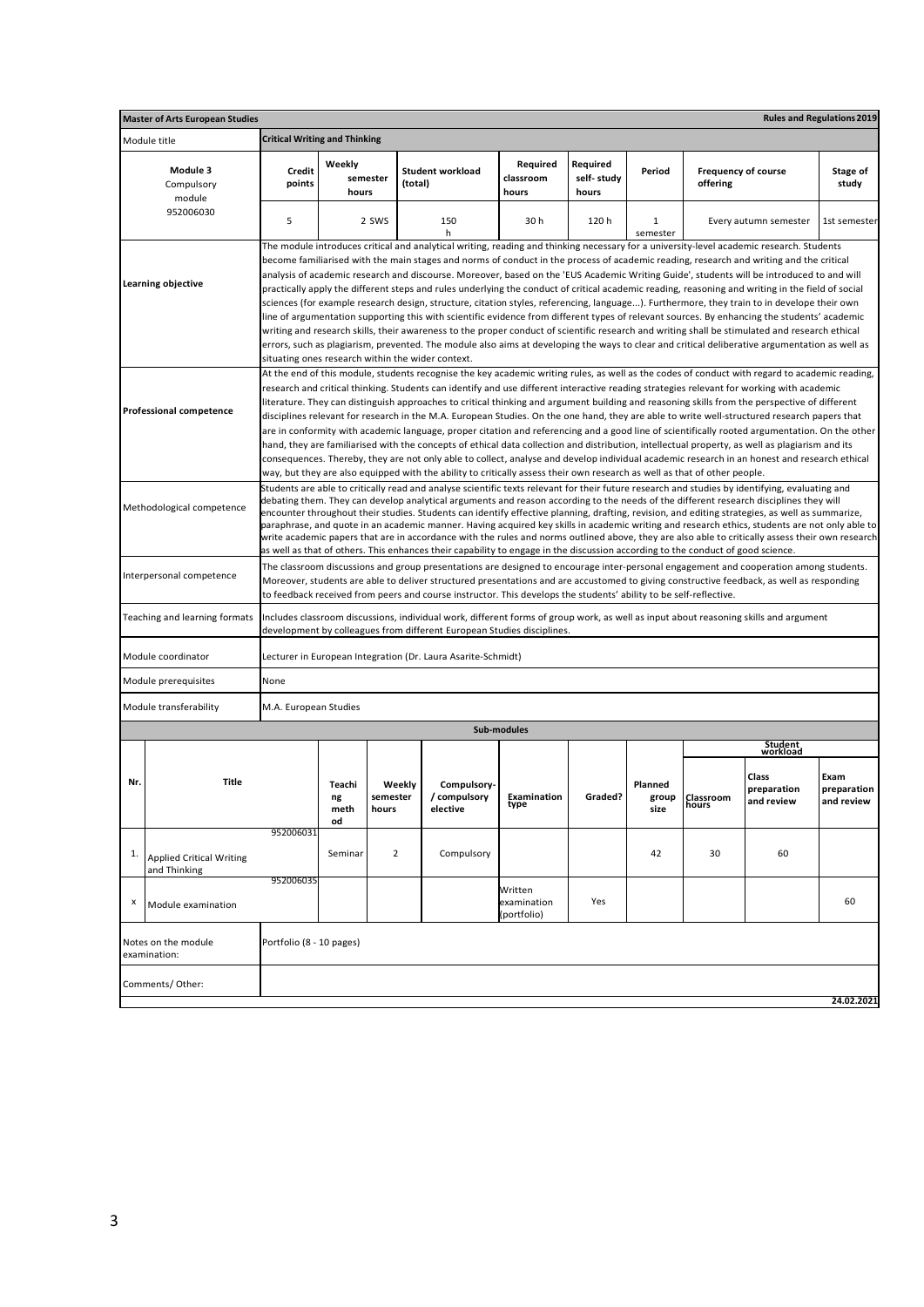|              | <b>Master of Arts European Studies</b> |                                   |                             |                       |                                                                                                                                                                                                                                                                                                                                                                                                                                                                                                                                                                                                                                                                                                  |                                    |                                 |                          |                     | <b>Rules and Regulations 2019</b>       |                                   |
|--------------|----------------------------------------|-----------------------------------|-----------------------------|-----------------------|--------------------------------------------------------------------------------------------------------------------------------------------------------------------------------------------------------------------------------------------------------------------------------------------------------------------------------------------------------------------------------------------------------------------------------------------------------------------------------------------------------------------------------------------------------------------------------------------------------------------------------------------------------------------------------------------------|------------------------------------|---------------------------------|--------------------------|---------------------|-----------------------------------------|-----------------------------------|
| Module title |                                        | <b>European Political Economy</b> |                             |                       |                                                                                                                                                                                                                                                                                                                                                                                                                                                                                                                                                                                                                                                                                                  |                                    |                                 |                          |                     |                                         |                                   |
|              | Module 4<br>Compulsory                 | <b>Credit points</b>              | Weekly<br>semester<br>hours |                       | <b>Student</b><br>workload<br>(total)                                                                                                                                                                                                                                                                                                                                                                                                                                                                                                                                                                                                                                                            | Required<br>classroom<br>hours     | Required<br>self-study<br>hours | Period                   | <b>Frequency of</b> | course<br>offering                      | Stage of study                    |
|              | module<br>952006040                    | 5                                 |                             | 2 SWS                 | 150h                                                                                                                                                                                                                                                                                                                                                                                                                                                                                                                                                                                                                                                                                             | 30h                                | 120h                            | $\mathbf{1}$<br>semester |                     | Every autumn semester                   | 1st semester                      |
|              | Learning objective                     |                                   |                             |                       | The module provides a thorough overview of selected research literature in the field of international and European political economy as well<br>as theoretical approaches relevant for further research in the area, seen as an intersection of economics and political sciences. Thus, the<br>module provides the students with an insight into interdisciplinary approach to Europe.                                                                                                                                                                                                                                                                                                           |                                    |                                 |                          |                     |                                         |                                   |
|              | Professional competence                |                                   |                             |                       | Students receive and are able to survey an in-depth overview of selected research literature and current relevant textbooks in the field of<br>European political economy. They can explain interdependencies between European and global politics and economics and give examples of<br>relevant developments from the past and the present. The module covers many aspects of internal/global/international governance like the<br>tasks and roles of relevant actors such as the IMF, WTO, UNFCCC etc. The overview aspect allows the inclusion of a discussion on many actual<br>discussed problems, e.g. the Euro governance, the CETA/TTIP-agreements or the future of the Paris agreement |                                    |                                 |                          |                     |                                         |                                   |
|              | Methodological competence              |                                   |                             |                       | The scope of the module includes the integration of different theoretical approaches in international and European political economy, from<br>the economic trade theory to development economics or migration theories. The students are able to discuss and explain the relevant<br>theories thus the module provides them with the necessary comprehension needed for further research.                                                                                                                                                                                                                                                                                                        |                                    |                                 |                          |                     |                                         |                                   |
|              | Interpersonal competence               |                                   |                             |                       | Students can explain the tasks and the roles of transnational institutions and classify their contribution to European and global politics and<br>the economy. Students can assess actual political challenges in terms of their continental and global outreach, as well as develop the ability<br>to criticize core arguments and theories. Students develop their presentation and discussion skills.                                                                                                                                                                                                                                                                                         |                                    |                                 |                          |                     |                                         |                                   |
|              | Teaching and learning formats          | Seminar                           |                             |                       |                                                                                                                                                                                                                                                                                                                                                                                                                                                                                                                                                                                                                                                                                                  |                                    |                                 |                          |                     |                                         |                                   |
|              | Module coordinator                     |                                   |                             |                       | Professorship in International and Institutional Economics (Prof. Dr. Marcel Smolka)                                                                                                                                                                                                                                                                                                                                                                                                                                                                                                                                                                                                             |                                    |                                 |                          |                     |                                         |                                   |
|              | Module prerequisites                   | None                              |                             |                       |                                                                                                                                                                                                                                                                                                                                                                                                                                                                                                                                                                                                                                                                                                  |                                    |                                 |                          |                     |                                         |                                   |
|              | Module transferability                 | M.A. European Studies             |                             |                       |                                                                                                                                                                                                                                                                                                                                                                                                                                                                                                                                                                                                                                                                                                  |                                    |                                 |                          |                     |                                         |                                   |
|              |                                        |                                   |                             |                       | Sub-modules                                                                                                                                                                                                                                                                                                                                                                                                                                                                                                                                                                                                                                                                                      |                                    |                                 |                          |                     |                                         |                                   |
|              |                                        |                                   |                             | Weekly                |                                                                                                                                                                                                                                                                                                                                                                                                                                                                                                                                                                                                                                                                                                  |                                    |                                 |                          |                     | <b>Student workload</b><br><b>Class</b> |                                   |
| Nr.          | <b>Title</b>                           |                                   | Teachi<br>ng<br>meth<br>od  | semest<br>er<br>hours | <b>Compulsory</b><br>/ compulsory<br>elective                                                                                                                                                                                                                                                                                                                                                                                                                                                                                                                                                                                                                                                    | Examination<br>type                | Graded?                         | Planned<br>group<br>size | Classroom<br>hours  | preparation<br>and review               | Exam<br>preparation<br>and review |
| 1.           | <b>European Political Economy</b>      | 952006041                         | Seminar                     | $\overline{2}$        | Compulsory                                                                                                                                                                                                                                                                                                                                                                                                                                                                                                                                                                                                                                                                                       |                                    |                                 | 42                       | 30                  | 60                                      |                                   |
| x            | Module examination                     | 952006045                         |                             |                       |                                                                                                                                                                                                                                                                                                                                                                                                                                                                                                                                                                                                                                                                                                  | Paper<br>including<br>presentation | Yes                             |                          |                     |                                         | 60                                |
| examination: | Notes on the module                    |                                   |                             |                       | Research paper (10-15 pages) and presentation (30 minutes)                                                                                                                                                                                                                                                                                                                                                                                                                                                                                                                                                                                                                                       |                                    |                                 |                          |                     |                                         |                                   |
|              | Comments/ Other:                       |                                   |                             |                       |                                                                                                                                                                                                                                                                                                                                                                                                                                                                                                                                                                                                                                                                                                  |                                    |                                 |                          |                     |                                         | 04.05.2021                        |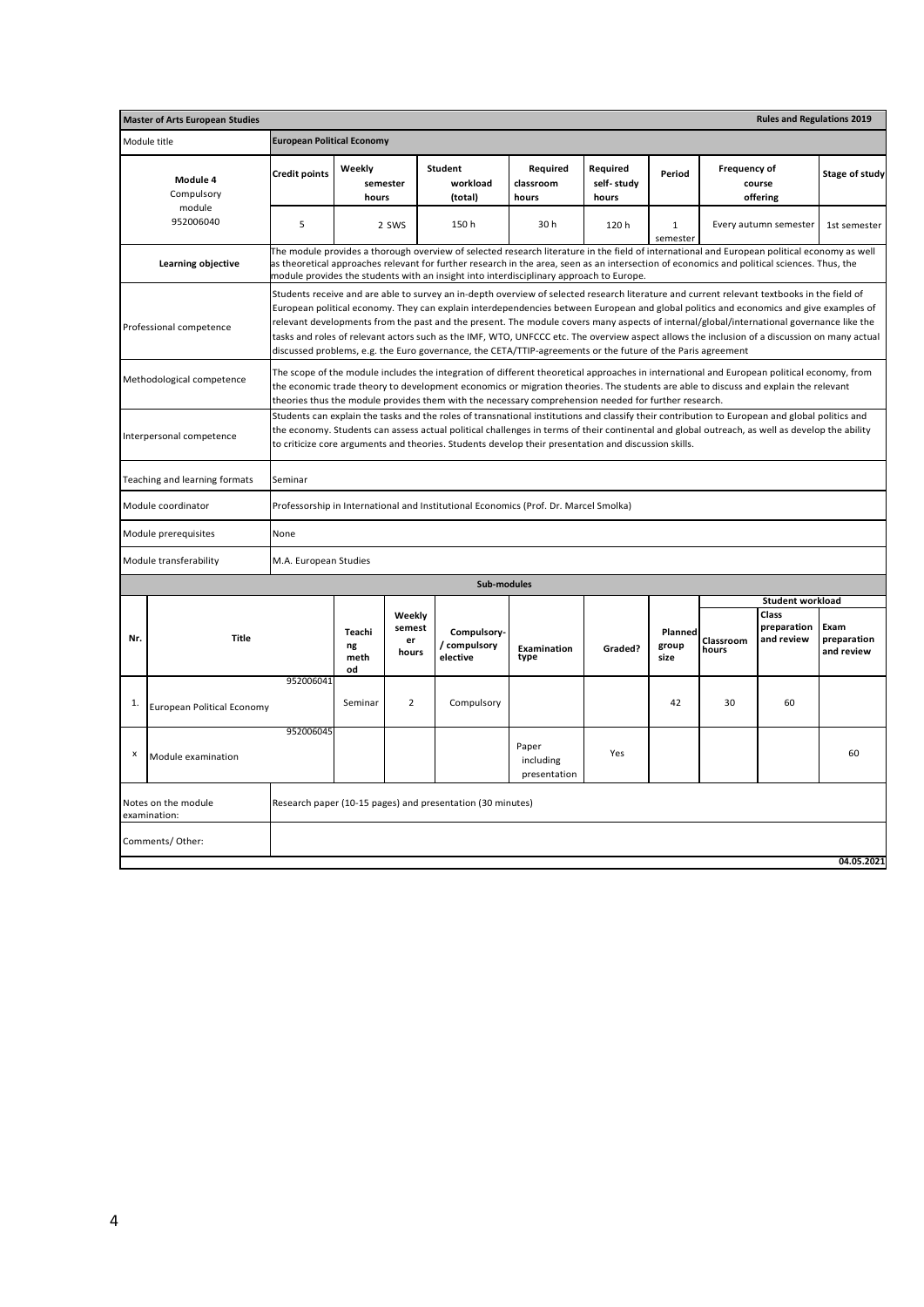|     | <b>Master of Arts European Studies</b>                                                                                                                                                                                                                                                                                                                                                                                                                                                                                                                                                                                                                                                                                                                               |                                        |                            |                            |                                                                                                                                                                                                                                                                                                                                                                                                                                                                                                                                                                                                                                                                                                                                                                                                             |                                        |                                 |                          |                          |                                        | <b>Rules and Regulations 2019</b> |
|-----|----------------------------------------------------------------------------------------------------------------------------------------------------------------------------------------------------------------------------------------------------------------------------------------------------------------------------------------------------------------------------------------------------------------------------------------------------------------------------------------------------------------------------------------------------------------------------------------------------------------------------------------------------------------------------------------------------------------------------------------------------------------------|----------------------------------------|----------------------------|----------------------------|-------------------------------------------------------------------------------------------------------------------------------------------------------------------------------------------------------------------------------------------------------------------------------------------------------------------------------------------------------------------------------------------------------------------------------------------------------------------------------------------------------------------------------------------------------------------------------------------------------------------------------------------------------------------------------------------------------------------------------------------------------------------------------------------------------------|----------------------------------------|---------------------------------|--------------------------|--------------------------|----------------------------------------|-----------------------------------|
|     | Module title                                                                                                                                                                                                                                                                                                                                                                                                                                                                                                                                                                                                                                                                                                                                                         | <b>History of European Integration</b> |                            |                            |                                                                                                                                                                                                                                                                                                                                                                                                                                                                                                                                                                                                                                                                                                                                                                                                             |                                        |                                 |                          |                          |                                        |                                   |
|     | Module 5<br>Compulsory                                                                                                                                                                                                                                                                                                                                                                                                                                                                                                                                                                                                                                                                                                                                               | Credit<br>points                       | hours                      | <b>Weekly semester</b>     | Student<br>workload<br>(total)                                                                                                                                                                                                                                                                                                                                                                                                                                                                                                                                                                                                                                                                                                                                                                              | Required<br>classroom<br>hours         | Required<br>self-study<br>hours | Period                   |                          | <b>Frequency of course</b><br>offering | Stage of<br>study                 |
|     | module<br>952006050                                                                                                                                                                                                                                                                                                                                                                                                                                                                                                                                                                                                                                                                                                                                                  | 5                                      |                            | 2 SWS                      | 150h                                                                                                                                                                                                                                                                                                                                                                                                                                                                                                                                                                                                                                                                                                                                                                                                        | 30h                                    | 120 h                           | 1<br>semester            | Every autumn<br>semester |                                        | 1st semester                      |
|     | Learning objective                                                                                                                                                                                                                                                                                                                                                                                                                                                                                                                                                                                                                                                                                                                                                   |                                        |                            |                            | The aim of this course is to provide students with the relevant background knowledge that allows them to understand the historical<br>dimension of European integration as well as discussing the ideas that lead to the creation of the European Union. The course will<br>consider the causes and nature of the integration process, we well as challenges and causes of disintegration.                                                                                                                                                                                                                                                                                                                                                                                                                  |                                        |                                 |                          |                          |                                        |                                   |
|     | Professional competence                                                                                                                                                                                                                                                                                                                                                                                                                                                                                                                                                                                                                                                                                                                                              |                                        |                            |                            | Students can identify, describe and explain the historical roots of the process of European integration, and critically assess and estimate<br>the relative importance of political ideas and ideologies in its shaping. Upon completion of this module, students can name selected key<br>events and periods in the history of European integration and relate them to contemporary European politics. Students can critically<br>discuss central concepts in the history of the European integration as well as analyse the ideas that lead to the European integration.<br>Moreover, students are able to place the current situation and developments in the EU into a wider historical context, thus being able<br>to make a link with other courses taught in the programme.                          |                                        |                                 |                          |                          |                                        |                                   |
|     | Methodological competence                                                                                                                                                                                                                                                                                                                                                                                                                                                                                                                                                                                                                                                                                                                                            |                                        |                            |                            | Students are able to critically approach primary sources relevant for the historical development of the European integration, as well as<br>introduce secondary literature. Students are familiarized with the method of content analysis, which is applied to speeches that have been<br>relevant in the historical development of the European integration. Furthermore, through exploring the historical developments, it<br>encourages an interdisciplinary approach in analysing the EU. It encourages the students to analyse whether or not trends can be<br>identified. In addition, this course provides the students with space to critically analyse the impact of European Union policies that were<br>aimed at integration, various approaches such as SWOT analyses can be applied as a tool. |                                        |                                 |                          |                          |                                        |                                   |
|     | The module will focus on in-depth class discussions meant to stimulate students' engagement with one another and with the course<br>instructor, thus developing their interpersonal competence. For the same purpose, the course will also include presentations prepared<br>by groups of 3-4 students on topics related to (but not duplicating) the main subjects covered in the course. The group presentations are<br>Interpersonal competence<br>designed to encourage cooperation, strengthen their ability to work in a team, and facilitates inter-personal engagement among<br>students, as well as to accustom them to delivering structured presentations and responding to feedback received from their peers, as<br>well as from the course instructor. |                                        |                            |                            |                                                                                                                                                                                                                                                                                                                                                                                                                                                                                                                                                                                                                                                                                                                                                                                                             |                                        |                                 |                          |                          |                                        |                                   |
|     | Teaching and learning formats                                                                                                                                                                                                                                                                                                                                                                                                                                                                                                                                                                                                                                                                                                                                        |                                        |                            |                            | Formats include classroom discussions, individual work, different forms of group work                                                                                                                                                                                                                                                                                                                                                                                                                                                                                                                                                                                                                                                                                                                       |                                        |                                 |                          |                          |                                        |                                   |
|     | Module coordinator                                                                                                                                                                                                                                                                                                                                                                                                                                                                                                                                                                                                                                                                                                                                                   |                                        |                            |                            | Lecturer in European Integration (Dr. Laura Asarite-Schmidt)                                                                                                                                                                                                                                                                                                                                                                                                                                                                                                                                                                                                                                                                                                                                                |                                        |                                 |                          |                          |                                        |                                   |
|     | Module prerequisites                                                                                                                                                                                                                                                                                                                                                                                                                                                                                                                                                                                                                                                                                                                                                 | None                                   |                            |                            |                                                                                                                                                                                                                                                                                                                                                                                                                                                                                                                                                                                                                                                                                                                                                                                                             |                                        |                                 |                          |                          |                                        |                                   |
|     | Module transferability                                                                                                                                                                                                                                                                                                                                                                                                                                                                                                                                                                                                                                                                                                                                               | M.A. European Studies                  |                            |                            |                                                                                                                                                                                                                                                                                                                                                                                                                                                                                                                                                                                                                                                                                                                                                                                                             |                                        |                                 |                          |                          |                                        |                                   |
|     |                                                                                                                                                                                                                                                                                                                                                                                                                                                                                                                                                                                                                                                                                                                                                                      |                                        |                            |                            | Sub-modules                                                                                                                                                                                                                                                                                                                                                                                                                                                                                                                                                                                                                                                                                                                                                                                                 |                                        |                                 |                          |                          |                                        |                                   |
|     |                                                                                                                                                                                                                                                                                                                                                                                                                                                                                                                                                                                                                                                                                                                                                                      |                                        |                            | Weekl                      |                                                                                                                                                                                                                                                                                                                                                                                                                                                                                                                                                                                                                                                                                                                                                                                                             |                                        |                                 |                          |                          | Student<br>workload                    |                                   |
| Nr. | <b>Title</b>                                                                                                                                                                                                                                                                                                                                                                                                                                                                                                                                                                                                                                                                                                                                                         |                                        | Teachi<br>ng<br>meth<br>od | y<br>semes<br>ter<br>hours | Compulsory-/<br>compulsory<br>elective                                                                                                                                                                                                                                                                                                                                                                                                                                                                                                                                                                                                                                                                                                                                                                      | Examination<br>type                    | Graded?                         | Planned<br>group<br>size | Classro<br>om<br>hours   | Class<br>preparation<br>and review     | Exam<br>preparation<br>and review |
| 1.  | <b>History of European</b><br>Integration                                                                                                                                                                                                                                                                                                                                                                                                                                                                                                                                                                                                                                                                                                                            | 952006051                              | Lecture                    | $\overline{2}$             | Compulsory                                                                                                                                                                                                                                                                                                                                                                                                                                                                                                                                                                                                                                                                                                                                                                                                  |                                        |                                 | 42                       | 30                       | 60                                     |                                   |
| х   | Module examination                                                                                                                                                                                                                                                                                                                                                                                                                                                                                                                                                                                                                                                                                                                                                   | 952006055                              |                            |                            |                                                                                                                                                                                                                                                                                                                                                                                                                                                                                                                                                                                                                                                                                                                                                                                                             | Take Home<br>Exam with<br>presentation | Yes                             |                          |                          |                                        | 60                                |
|     | Notes on the module examination:                                                                                                                                                                                                                                                                                                                                                                                                                                                                                                                                                                                                                                                                                                                                     |                                        |                            |                            | Take Home Exam (24h, max. 8 - 10 pages) and group presentation (15 Min)                                                                                                                                                                                                                                                                                                                                                                                                                                                                                                                                                                                                                                                                                                                                     |                                        |                                 |                          |                          |                                        |                                   |
|     | Comments/Other:                                                                                                                                                                                                                                                                                                                                                                                                                                                                                                                                                                                                                                                                                                                                                      |                                        |                            |                            |                                                                                                                                                                                                                                                                                                                                                                                                                                                                                                                                                                                                                                                                                                                                                                                                             |                                        |                                 |                          |                          |                                        |                                   |
|     |                                                                                                                                                                                                                                                                                                                                                                                                                                                                                                                                                                                                                                                                                                                                                                      |                                        |                            |                            |                                                                                                                                                                                                                                                                                                                                                                                                                                                                                                                                                                                                                                                                                                                                                                                                             |                                        |                                 |                          |                          |                                        | 28.01.2020                        |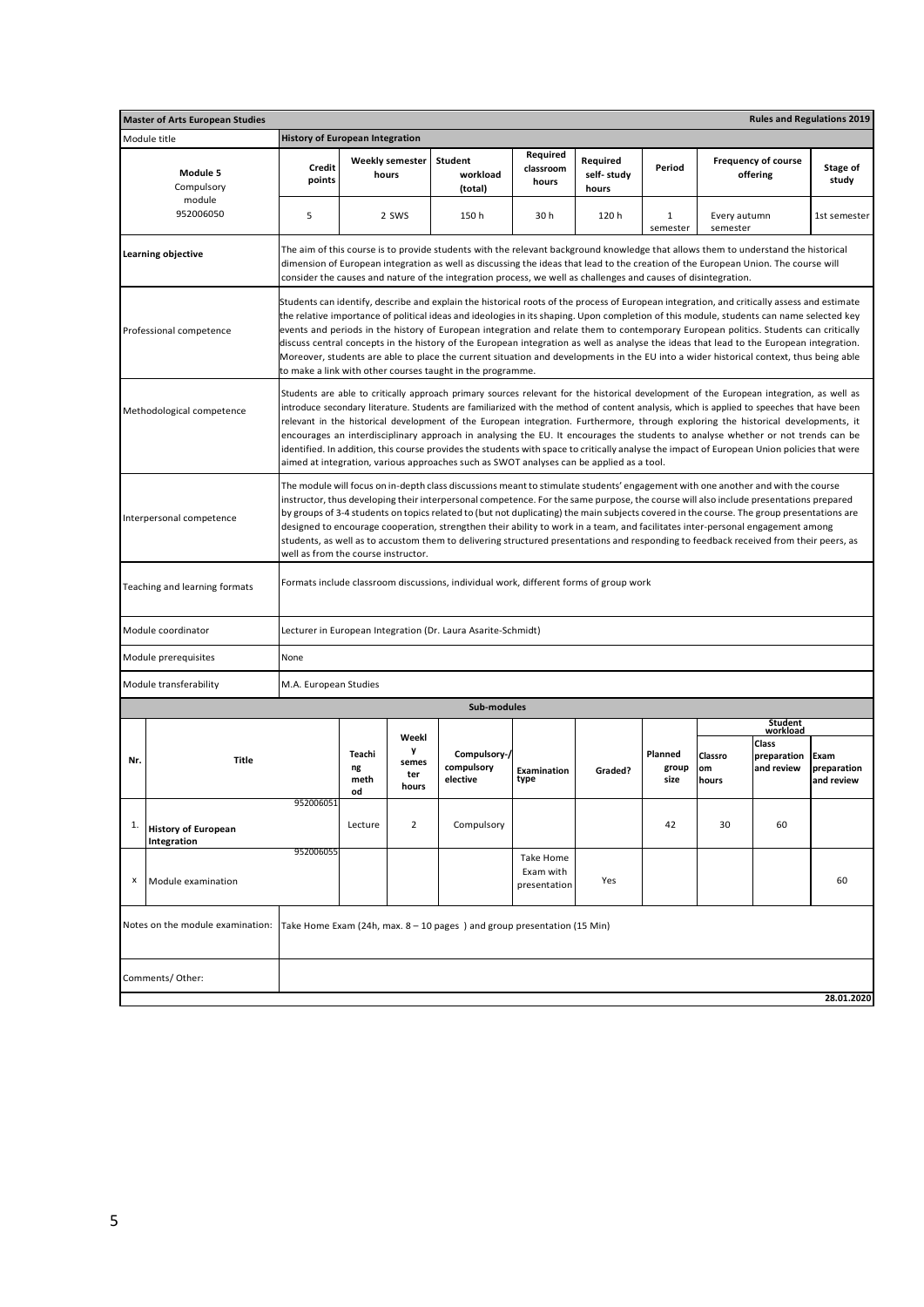|     | <b>Master of Arts European Studies</b>                                                      |                                       |                             |                                 |                                                                       |                                                 |                                                                                                                                                                                                                                                                                                                                                                                                                                                                                                                                                                                                                                                                                                                                                                                                                                                                                                                                                                                             |                             |                                        | <b>Rules and Regulations 2019</b>                      |                                   |
|-----|---------------------------------------------------------------------------------------------|---------------------------------------|-----------------------------|---------------------------------|-----------------------------------------------------------------------|-------------------------------------------------|---------------------------------------------------------------------------------------------------------------------------------------------------------------------------------------------------------------------------------------------------------------------------------------------------------------------------------------------------------------------------------------------------------------------------------------------------------------------------------------------------------------------------------------------------------------------------------------------------------------------------------------------------------------------------------------------------------------------------------------------------------------------------------------------------------------------------------------------------------------------------------------------------------------------------------------------------------------------------------------------|-----------------------------|----------------------------------------|--------------------------------------------------------|-----------------------------------|
|     | Module title                                                                                | <b>Research Design for EU Studies</b> |                             |                                 |                                                                       |                                                 |                                                                                                                                                                                                                                                                                                                                                                                                                                                                                                                                                                                                                                                                                                                                                                                                                                                                                                                                                                                             |                             |                                        |                                                        |                                   |
|     | Module 6<br>Compulsory<br>module                                                            | <b>Credit points</b>                  | Weekly<br>semester<br>hours |                                 | Student<br>workload<br>(total)                                        | Required<br>classroo<br>m<br>hours              | Required<br>self-study<br>hours                                                                                                                                                                                                                                                                                                                                                                                                                                                                                                                                                                                                                                                                                                                                                                                                                                                                                                                                                             | Period                      | <b>Frequency of course</b><br>offering |                                                        | <b>Stage of study</b>             |
|     | 952006060                                                                                   | 10                                    |                             | 4SWS                            | 300 h                                                                 | 60 h                                            | 240 h                                                                                                                                                                                                                                                                                                                                                                                                                                                                                                                                                                                                                                                                                                                                                                                                                                                                                                                                                                                       | $\overline{2}$<br>semesters |                                        | Every autumn semester                                  | $1st - 2nd$<br>semester           |
|     | Learning objective                                                                          |                                       |                             |                                 |                                                                       |                                                 | At the end of this module, students are able to distinguish between different disciplinary perspectives such as political science, law, political<br>economy, and philosophy. They can identify specific theories of European integration and prevalent analytical perspectives and describe<br>their main features. They can match specific research questions with these theories and perspectives and are able to give examples of<br>adequate research designs and research strategies. Students can recognize whether and how they can combine different disciplinary and<br>analytical perspectives in a single research design. They can infer specific hypotheses based on the critical review of major approaches in EU<br>studies. The participants of this module can employ specific qualitative and quantitative research methods in conjunction with different<br>analytical perspectives and are able to critically discuss and appreciate existing research in this regard. |                             |                                        |                                                        |                                   |
|     | Professional competence                                                                     | research methods in this regard.      |                             |                                 |                                                                       |                                                 | Students obtain key skills for independent postgraduate research in the sub-field of European studies. They can comprehend, interpret and<br>work with different disciplinary and inter-disciplinary perspectives. They are able to formulate specific research questions and outline<br>appropriate research strategies. They can both appreciate and generate empirical evidence and chose adequate qualitative and quantitative<br>They are able to formulate research hypotheses and can critically assess provided evidence in relation to them. Participants of this module<br>are able to carry out researcher tasks under supervision and on their own. As professional policy analysts, they can summarize key findings<br>of existing research and interpret research results. They can suggest applying specific analytical perspectives and research methods.                                                                                                                   |                             |                                        |                                                        |                                   |
|     | Methodological competence                                                                   | analysis.                             |                             |                                 |                                                                       |                                                 | Students can distinguish and apply key qualitative and quantitative research methods frequently used in EU studies. More specifically, they<br>can engage in data analysis, can distinguish between structured, semi-structured and unstructured interviews and can design<br>questionnaires. They can distinguish between different case study designs and can identify descriptive strategies as well as process-tracing.<br>Students can use sampling techniques and can interpret statistical significance. They are able to apply bivariate and multivariate statistical                                                                                                                                                                                                                                                                                                                                                                                                               |                             |                                        |                                                        |                                   |
|     | Interpersonal competence                                                                    |                                       |                             |                                 |                                                                       |                                                 | Students can review and interpret the work of others and explain the methodological foundations of their own research. They can work in<br>small groups and review existing research or design new research collectively. They can appreciate the relevance in outlining and illustrating<br>the methodological choices implicit in any research design when presenting their own research to a peer group or public audience.                                                                                                                                                                                                                                                                                                                                                                                                                                                                                                                                                              |                             |                                        |                                                        |                                   |
|     | Teaching and learning formats                                                               |                                       |                             |                                 |                                                                       |                                                 | Lecture (including co-led sessions with colleagues from different disciplines)/ Seminar                                                                                                                                                                                                                                                                                                                                                                                                                                                                                                                                                                                                                                                                                                                                                                                                                                                                                                     |                             |                                        |                                                        |                                   |
|     | Module coordinator                                                                          |                                       |                             |                                 | Professorship in Empirical Research on the EU (Prof. Dr. Uwe Puetter) |                                                 |                                                                                                                                                                                                                                                                                                                                                                                                                                                                                                                                                                                                                                                                                                                                                                                                                                                                                                                                                                                             |                             |                                        |                                                        |                                   |
|     | Module prerequisites                                                                        | None                                  |                             |                                 |                                                                       |                                                 |                                                                                                                                                                                                                                                                                                                                                                                                                                                                                                                                                                                                                                                                                                                                                                                                                                                                                                                                                                                             |                             |                                        |                                                        |                                   |
|     | Module transferability                                                                      | M.A. European Studies                 |                             |                                 |                                                                       |                                                 |                                                                                                                                                                                                                                                                                                                                                                                                                                                                                                                                                                                                                                                                                                                                                                                                                                                                                                                                                                                             |                             |                                        |                                                        |                                   |
|     |                                                                                             |                                       |                             |                                 |                                                                       | Sub-modules                                     |                                                                                                                                                                                                                                                                                                                                                                                                                                                                                                                                                                                                                                                                                                                                                                                                                                                                                                                                                                                             |                             |                                        |                                                        |                                   |
| Nr. | Title                                                                                       |                                       | Teachi<br>ng<br>meth<br>od  | Weekly<br>semest<br>er<br>hours | Compulsor<br>у-/<br>compulso<br>ry elective                           | Examination<br>type                             | Graded?                                                                                                                                                                                                                                                                                                                                                                                                                                                                                                                                                                                                                                                                                                                                                                                                                                                                                                                                                                                     | Planned<br>group<br>size    | Classroom<br>hours                     | Student workload<br>Class<br>preparation<br>and review | Exam<br>preparation<br>and review |
| 1.  | Research Design:<br>Integration Theories and<br>Research Strategies in EU<br><b>Studies</b> | 952006061                             | Lecture                     | $\overline{2}$                  | Compulsory                                                            |                                                 |                                                                                                                                                                                                                                                                                                                                                                                                                                                                                                                                                                                                                                                                                                                                                                                                                                                                                                                                                                                             | 42                          | 30                                     | 80                                                     |                                   |
| 2.  | Qualitative and Quantitative Research<br>Methods for EU Studies                             | 952006062                             | Seminar                     | $\overline{2}$                  | Compulsory                                                            |                                                 |                                                                                                                                                                                                                                                                                                                                                                                                                                                                                                                                                                                                                                                                                                                                                                                                                                                                                                                                                                                             | 42                          | 30                                     | 80                                                     |                                   |
| x   | Module examination                                                                          | 952006065                             |                             |                                 |                                                                       | Short in-class<br>paper with<br>written<br>exam | Yes                                                                                                                                                                                                                                                                                                                                                                                                                                                                                                                                                                                                                                                                                                                                                                                                                                                                                                                                                                                         |                             |                                        |                                                        | 80                                |
|     | Notes on the module<br>examination:                                                         |                                       |                             |                                 | Short in-class paper (60 minutes) and a written exam (90 minutes).    |                                                 |                                                                                                                                                                                                                                                                                                                                                                                                                                                                                                                                                                                                                                                                                                                                                                                                                                                                                                                                                                                             |                             |                                        |                                                        |                                   |
|     | Comments/Other:<br>28.01.2020                                                               |                                       |                             |                                 |                                                                       |                                                 |                                                                                                                                                                                                                                                                                                                                                                                                                                                                                                                                                                                                                                                                                                                                                                                                                                                                                                                                                                                             |                             |                                        |                                                        |                                   |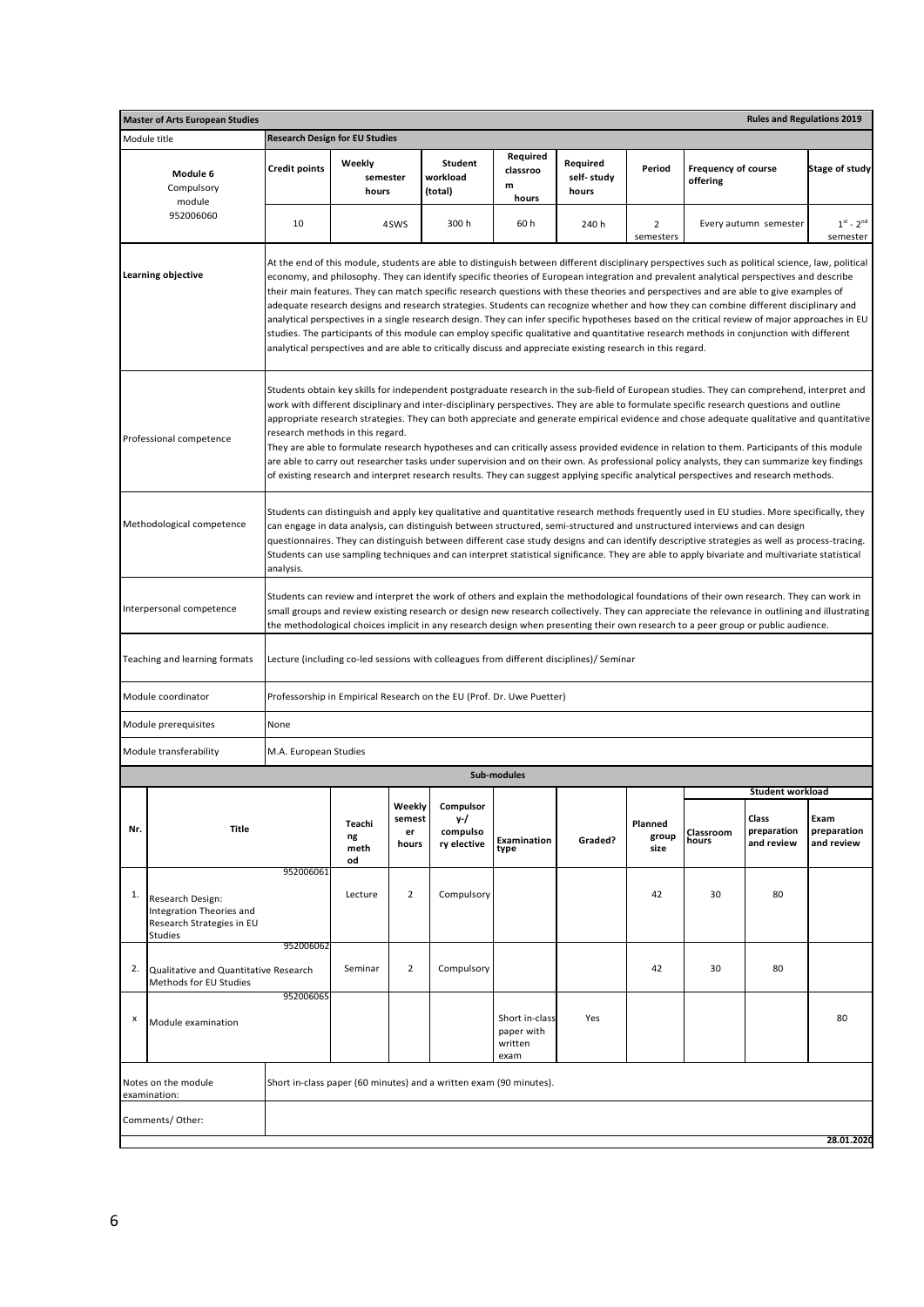|                                                                                                                                                                                                                                                                                                                         | <b>Rules and Regulations 2019</b><br><b>Master of Arts European Studies</b> |                                                    |                            |                            |                                                                                                                                                                                                                                                                                                                                                                                                                                                                                                                                                                                                                                                                                                                                                                                                                                                                                                                                                                                                                                                                                                                      |                                                                             |                                 |                          |                                        |                                    |                                   |  |
|-------------------------------------------------------------------------------------------------------------------------------------------------------------------------------------------------------------------------------------------------------------------------------------------------------------------------|-----------------------------------------------------------------------------|----------------------------------------------------|----------------------------|----------------------------|----------------------------------------------------------------------------------------------------------------------------------------------------------------------------------------------------------------------------------------------------------------------------------------------------------------------------------------------------------------------------------------------------------------------------------------------------------------------------------------------------------------------------------------------------------------------------------------------------------------------------------------------------------------------------------------------------------------------------------------------------------------------------------------------------------------------------------------------------------------------------------------------------------------------------------------------------------------------------------------------------------------------------------------------------------------------------------------------------------------------|-----------------------------------------------------------------------------|---------------------------------|--------------------------|----------------------------------------|------------------------------------|-----------------------------------|--|
|                                                                                                                                                                                                                                                                                                                         | Module title                                                                | Introduction into the Europeanization of Societies |                            |                            |                                                                                                                                                                                                                                                                                                                                                                                                                                                                                                                                                                                                                                                                                                                                                                                                                                                                                                                                                                                                                                                                                                                      |                                                                             |                                 |                          |                                        |                                    |                                   |  |
|                                                                                                                                                                                                                                                                                                                         | Module 7<br>Compulsory                                                      | <b>Credit points</b>                               | Weekly<br>hours            | semester                   | <b>Student</b><br>workload<br>(total)                                                                                                                                                                                                                                                                                                                                                                                                                                                                                                                                                                                                                                                                                                                                                                                                                                                                                                                                                                                                                                                                                | Required<br>classroo<br>m<br>hours                                          | Required<br>self-study<br>hours | Period                   | <b>Frequency of course</b><br>offering |                                    | Stage of<br>study                 |  |
|                                                                                                                                                                                                                                                                                                                         | module<br>952006070                                                         | 5                                                  |                            | 2 SWS                      | 150 h                                                                                                                                                                                                                                                                                                                                                                                                                                                                                                                                                                                                                                                                                                                                                                                                                                                                                                                                                                                                                                                                                                                | 30h                                                                         | 120 h                           | 1 semester               |                                        | Every spring semester              | 2nd<br>semester                   |  |
|                                                                                                                                                                                                                                                                                                                         | Learning objective                                                          |                                                    |                            |                            | The process of European integration does not only affect EU member states and adjacent nation-states in economic, political and legal<br>terms, but also impacts upon and, at the same time, is influenced by societal structures and social practices in various ways. After<br>successful completion of this module, students are able to understand, analyse and critically evaluate - from a sociological perspective -<br>this social dimension of the European integration process as well as a range of social issues that affect European societies (e.g. social<br>inequality, cultural phenomena, social cleavage structures etc.). Via the format of a lecture the students receive an introduction to<br>fundamental sociological theories, concepts, issues and debates and learn how to apply these to the European context by using relevant<br>research methods. This provides the students with the necessary tools for further academic research in the field. A special light is shed on<br>the linkages and interdependencies between different societies due to the context of Europeanisation. |                                                                             |                                 |                          |                                        |                                    |                                   |  |
|                                                                                                                                                                                                                                                                                                                         | Professional competence                                                     |                                                    |                            |                            | Upon completion of this module, students are able to recall, label and correctly apply fundamental sociological theories, concepts, issues<br>and debates related to the study of Europe. They are able to do so on a general level as well as by way of giving examples. Students can<br>also analyse and explain the causes of and impact relationships between different social phenomena and societal developments.                                                                                                                                                                                                                                                                                                                                                                                                                                                                                                                                                                                                                                                                                              |                                                                             |                                 |                          |                                        |                                    |                                   |  |
|                                                                                                                                                                                                                                                                                                                         | Methodological competence                                                   | social phenomenon in Europe.                       |                            |                            | Students are able to demonstrate a well-founded understanding as well as evaluate different aspects of societal matters. They can also<br>identify, distinguish and compare different sociological approaches in analysing (European) societies. Students are able to choose and<br>employ the relevant theories and concepts related to research of European society. They can identify the relevant methods for researching                                                                                                                                                                                                                                                                                                                                                                                                                                                                                                                                                                                                                                                                                        |                                                                             |                                 |                          |                                        |                                    |                                   |  |
| This module enables students to integrate, assess and criticize different sociological approaches. They are able to hypothesize in a well-<br>Interpersonal competence<br>founded manner on the causes and consequences of different social phenomena. Students are able to work independently as well as in<br>groups. |                                                                             |                                                    |                            |                            |                                                                                                                                                                                                                                                                                                                                                                                                                                                                                                                                                                                                                                                                                                                                                                                                                                                                                                                                                                                                                                                                                                                      |                                                                             |                                 |                          |                                        |                                    |                                   |  |
|                                                                                                                                                                                                                                                                                                                         | Teaching and learning formats                                               |                                                    |                            |                            | Methods of instruction include lecturing as well as self-study, based on the lecture's reading list.                                                                                                                                                                                                                                                                                                                                                                                                                                                                                                                                                                                                                                                                                                                                                                                                                                                                                                                                                                                                                 |                                                                             |                                 |                          |                                        |                                    |                                   |  |
|                                                                                                                                                                                                                                                                                                                         | Module coordinator                                                          |                                                    |                            |                            | Professorship in European Sociology (Prof. Dr. Monika Eigmüller)                                                                                                                                                                                                                                                                                                                                                                                                                                                                                                                                                                                                                                                                                                                                                                                                                                                                                                                                                                                                                                                     |                                                                             |                                 |                          |                                        |                                    |                                   |  |
|                                                                                                                                                                                                                                                                                                                         | Module prerequisites                                                        | None                                               |                            |                            |                                                                                                                                                                                                                                                                                                                                                                                                                                                                                                                                                                                                                                                                                                                                                                                                                                                                                                                                                                                                                                                                                                                      |                                                                             |                                 |                          |                                        |                                    |                                   |  |
|                                                                                                                                                                                                                                                                                                                         | Module transferability                                                      | M.A. European Studies                              |                            |                            |                                                                                                                                                                                                                                                                                                                                                                                                                                                                                                                                                                                                                                                                                                                                                                                                                                                                                                                                                                                                                                                                                                                      |                                                                             |                                 |                          |                                        |                                    |                                   |  |
|                                                                                                                                                                                                                                                                                                                         |                                                                             |                                                    |                            |                            | Sub-modules                                                                                                                                                                                                                                                                                                                                                                                                                                                                                                                                                                                                                                                                                                                                                                                                                                                                                                                                                                                                                                                                                                          |                                                                             |                                 |                          |                                        |                                    |                                   |  |
|                                                                                                                                                                                                                                                                                                                         |                                                                             |                                                    |                            | Weekl                      |                                                                                                                                                                                                                                                                                                                                                                                                                                                                                                                                                                                                                                                                                                                                                                                                                                                                                                                                                                                                                                                                                                                      |                                                                             |                                 |                          |                                        | Student<br>workload                |                                   |  |
| Nr.                                                                                                                                                                                                                                                                                                                     | Title                                                                       |                                                    | Teachi<br>ng<br>metho<br>d | y<br>semest<br>er<br>hours | Compulsory-<br>/ compulsory<br>elective                                                                                                                                                                                                                                                                                                                                                                                                                                                                                                                                                                                                                                                                                                                                                                                                                                                                                                                                                                                                                                                                              | Examination<br>type                                                         | Graded?                         | Planned<br>group<br>size | Classro<br>om<br>hours                 | Class<br>preparation<br>and review | Exam<br>preparation<br>and review |  |
| 1.                                                                                                                                                                                                                                                                                                                      | Introduction into the Europeanization<br>of Societies                       | 952006071                                          | Lecture                    | $\overline{2}$             | Compulsory                                                                                                                                                                                                                                                                                                                                                                                                                                                                                                                                                                                                                                                                                                                                                                                                                                                                                                                                                                                                                                                                                                           |                                                                             |                                 | 42                       | 30                                     | 60                                 |                                   |  |
| х                                                                                                                                                                                                                                                                                                                       | Module examination                                                          | 952006075                                          |                            |                            |                                                                                                                                                                                                                                                                                                                                                                                                                                                                                                                                                                                                                                                                                                                                                                                                                                                                                                                                                                                                                                                                                                                      | Take home<br>exam or<br>written<br>exam or<br>oral group<br>examinatio<br>n | Yes                             |                          |                                        |                                    | 60                                |  |
|                                                                                                                                                                                                                                                                                                                         | Notes on the module<br>examination:                                         |                                                    |                            |                            | Take home examination (24h, max. 8 p.) or written exam (60 min.) or oral examination (group, 30 min.)                                                                                                                                                                                                                                                                                                                                                                                                                                                                                                                                                                                                                                                                                                                                                                                                                                                                                                                                                                                                                |                                                                             |                                 |                          |                                        |                                    |                                   |  |
|                                                                                                                                                                                                                                                                                                                         | Comments/Other:<br>24.02.2021                                               |                                                    |                            |                            |                                                                                                                                                                                                                                                                                                                                                                                                                                                                                                                                                                                                                                                                                                                                                                                                                                                                                                                                                                                                                                                                                                                      |                                                                             |                                 |                          |                                        |                                    |                                   |  |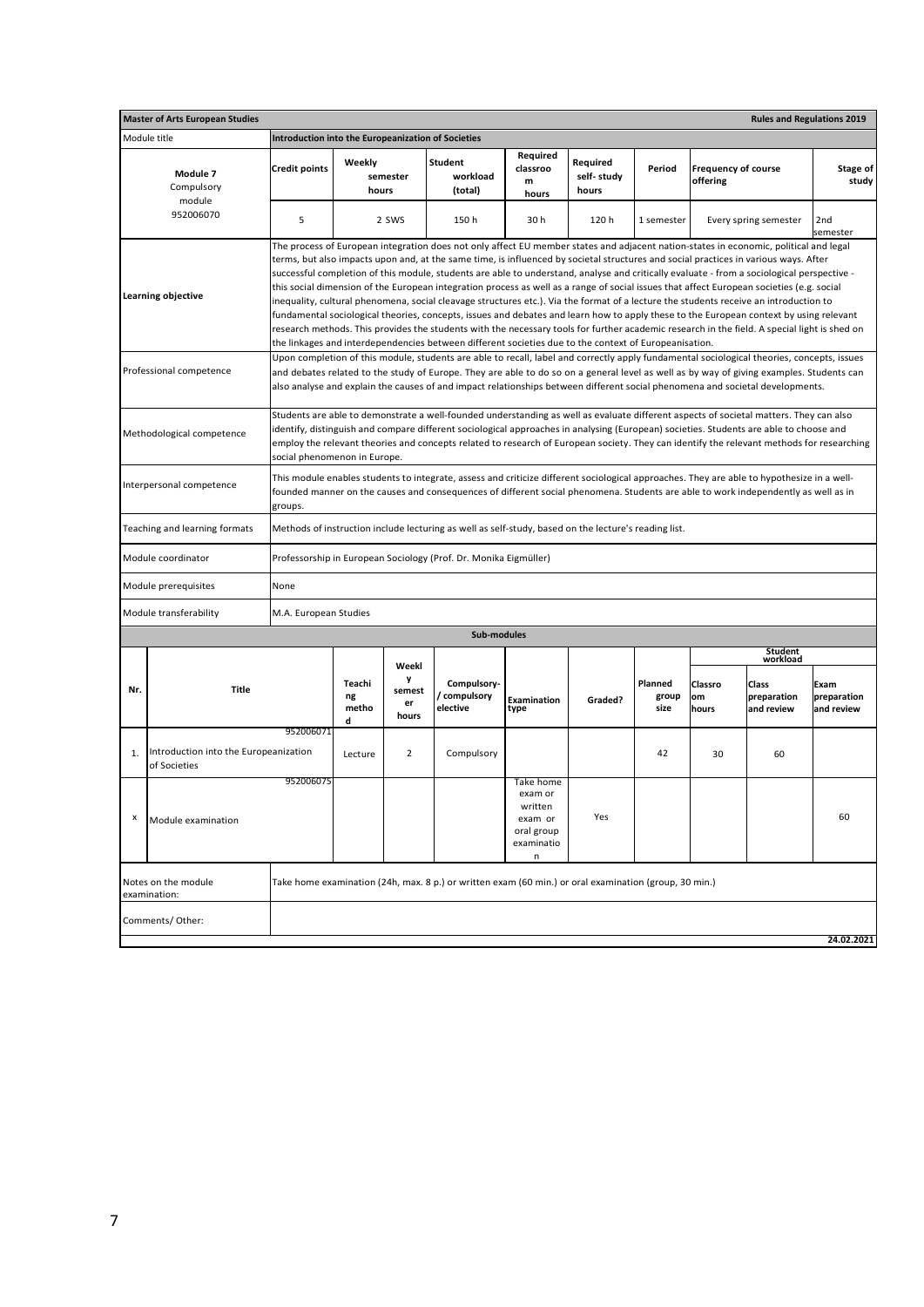|                                                                                                                                                                                                                                                                                        | <b>Master of Arts European Studies</b>                                                                                               |                        |                                     |                                 |                                                                                                                                                                                                                                                                                                                                                                                                                                                                                                                                                                                                                                                                                                                                                                                                                                                                                                                                                                                                                                                                                                                                                                                                                                                                                                                                                                                                            |                                |                                 |                          |                                        | <b>Rules and Regulations 2019</b>      |                                   |
|----------------------------------------------------------------------------------------------------------------------------------------------------------------------------------------------------------------------------------------------------------------------------------------|--------------------------------------------------------------------------------------------------------------------------------------|------------------------|-------------------------------------|---------------------------------|------------------------------------------------------------------------------------------------------------------------------------------------------------------------------------------------------------------------------------------------------------------------------------------------------------------------------------------------------------------------------------------------------------------------------------------------------------------------------------------------------------------------------------------------------------------------------------------------------------------------------------------------------------------------------------------------------------------------------------------------------------------------------------------------------------------------------------------------------------------------------------------------------------------------------------------------------------------------------------------------------------------------------------------------------------------------------------------------------------------------------------------------------------------------------------------------------------------------------------------------------------------------------------------------------------------------------------------------------------------------------------------------------------|--------------------------------|---------------------------------|--------------------------|----------------------------------------|----------------------------------------|-----------------------------------|
|                                                                                                                                                                                                                                                                                        | Module title                                                                                                                         |                        | <b>Europe in the Global Economy</b> |                                 |                                                                                                                                                                                                                                                                                                                                                                                                                                                                                                                                                                                                                                                                                                                                                                                                                                                                                                                                                                                                                                                                                                                                                                                                                                                                                                                                                                                                            |                                |                                 |                          |                                        |                                        |                                   |
|                                                                                                                                                                                                                                                                                        | Module 8<br>Compulsory module<br>952007120                                                                                           |                        | Credit points Weekly semester hours |                                 | <b>Student workload</b><br>(total)                                                                                                                                                                                                                                                                                                                                                                                                                                                                                                                                                                                                                                                                                                                                                                                                                                                                                                                                                                                                                                                                                                                                                                                                                                                                                                                                                                         | Required<br>classroom<br>hours | Required<br>self-study<br>hours | Period                   | <b>Frequency of course</b><br>offering |                                        | Stage of study                    |
|                                                                                                                                                                                                                                                                                        |                                                                                                                                      | 5                      |                                     | 2 SWS                           | 150h                                                                                                                                                                                                                                                                                                                                                                                                                                                                                                                                                                                                                                                                                                                                                                                                                                                                                                                                                                                                                                                                                                                                                                                                                                                                                                                                                                                                       | 30h                            | 120h                            | 1 semester               | Every spring semester                  |                                        | 2nd semester                      |
|                                                                                                                                                                                                                                                                                        | <b>Learning objective</b>                                                                                                            |                        |                                     |                                 | Upon completion of this module students are able to analyse historical and current problems of global capitalism and Europe's role in it. In order to<br>achieve this goal they learn to apply different economic theories to a wide range of issues. Students can recognise the framing that different theories<br>impose on economic issues and are able to evaluate their suitability. They are able to judge the internal coherence as well as the assumptions made<br>by any theory discussed. The course enables students to see economic issues from different theoretical angles. As the module focuses on Europe in the<br>Global Economy, non-European regions and their development will be discussed as well.                                                                                                                                                                                                                                                                                                                                                                                                                                                                                                                                                                                                                                                                                  |                                |                                 |                          |                                        |                                        |                                   |
|                                                                                                                                                                                                                                                                                        | Professional competence                                                                                                              |                        |                                     |                                 | Global competition is an opportunity as much as a challenge. While many of the problems related to these challenges appear to be policy<br>problems, they also pose many questions concerning the conventional wisdom on economic governance. Students evaluate economic<br>theories with respect to their explanatory power to determine the causes of the uneven divide of global wealth across the nations of the<br>world. Beyond the problem-solving capacity of theoretical conceptions on growth, education, employment and innovation, it will be<br>discussed if or to what extent global financial capitalism, domestic growth models and international trade regimes are frequently penalizing<br>certain countries and regions. Students assess Europe's role in the global economy. It analyses the mechanisms of wealth and poverty<br>creation within the European Single Market and beyond. In particular, students evaluate European economic policies according to their<br>effects on European, African and Asian economies and societies. The evidence from this analysis will be interpreted by the students of this<br>course and linked to the predictions of economic theories, for instance foreign trade theories. This will enable them to evaluate the<br>explanatory power of rival economic theories and gain a better understanding of Europe's role in the global economy. |                                |                                 |                          |                                        |                                        |                                   |
|                                                                                                                                                                                                                                                                                        | Methodological competence                                                                                                            |                        |                                     |                                 | Students are able to apply different theories to different contexts, developing the theoretical framework and using it to form conclusions on problems<br>in international trade, the governance of the commons, public good creation etc. They carry out their own research project, apply mixed methods<br>designs, use empirical data and are able to interpret the data in terms of the theoretical assumptions.                                                                                                                                                                                                                                                                                                                                                                                                                                                                                                                                                                                                                                                                                                                                                                                                                                                                                                                                                                                       |                                |                                 |                          |                                        |                                        |                                   |
| Students assess statements of theoretical or empirical content and are able to form some judgment about the validity of the respective statement.<br>They are able to critique such statements and point out the key issues that determine their validity.<br>Interpersonal competence |                                                                                                                                      |                        |                                     |                                 |                                                                                                                                                                                                                                                                                                                                                                                                                                                                                                                                                                                                                                                                                                                                                                                                                                                                                                                                                                                                                                                                                                                                                                                                                                                                                                                                                                                                            |                                |                                 |                          |                                        |                                        |                                   |
|                                                                                                                                                                                                                                                                                        | Teaching and learning formats                                                                                                        | Seminar                |                                     |                                 |                                                                                                                                                                                                                                                                                                                                                                                                                                                                                                                                                                                                                                                                                                                                                                                                                                                                                                                                                                                                                                                                                                                                                                                                                                                                                                                                                                                                            |                                |                                 |                          |                                        |                                        |                                   |
|                                                                                                                                                                                                                                                                                        | Module coordinator                                                                                                                   |                        |                                     |                                 | Professorship in Comparative Institutional Analysis (Prof. Dr. Ulrich Glassmann)                                                                                                                                                                                                                                                                                                                                                                                                                                                                                                                                                                                                                                                                                                                                                                                                                                                                                                                                                                                                                                                                                                                                                                                                                                                                                                                           |                                |                                 |                          |                                        |                                        |                                   |
|                                                                                                                                                                                                                                                                                        | Module prerequisites                                                                                                                 | None                   |                                     |                                 |                                                                                                                                                                                                                                                                                                                                                                                                                                                                                                                                                                                                                                                                                                                                                                                                                                                                                                                                                                                                                                                                                                                                                                                                                                                                                                                                                                                                            |                                |                                 |                          |                                        |                                        |                                   |
|                                                                                                                                                                                                                                                                                        | Module transferability                                                                                                               | M.A. European Studies  |                                     |                                 |                                                                                                                                                                                                                                                                                                                                                                                                                                                                                                                                                                                                                                                                                                                                                                                                                                                                                                                                                                                                                                                                                                                                                                                                                                                                                                                                                                                                            |                                |                                 |                          |                                        |                                        |                                   |
|                                                                                                                                                                                                                                                                                        |                                                                                                                                      |                        |                                     |                                 | Sub-modules                                                                                                                                                                                                                                                                                                                                                                                                                                                                                                                                                                                                                                                                                                                                                                                                                                                                                                                                                                                                                                                                                                                                                                                                                                                                                                                                                                                                |                                |                                 |                          |                                        | <b>Student workload</b>                |                                   |
| Nr.                                                                                                                                                                                                                                                                                    | <b>Title</b>                                                                                                                         |                        | Teachi<br>ng<br>metho<br>d          | Weekly<br>semest<br>er<br>hours | Compulsory-<br>/ compulsory<br>elective                                                                                                                                                                                                                                                                                                                                                                                                                                                                                                                                                                                                                                                                                                                                                                                                                                                                                                                                                                                                                                                                                                                                                                                                                                                                                                                                                                    | Examination<br>type            | Graded?                         | Planned<br>group<br>size | Classroom<br>hours                     | Class<br>preparati<br>on and<br>review | Exam<br>preparation<br>and review |
| 1.                                                                                                                                                                                                                                                                                     | Europe in the Global<br>Economy                                                                                                      | 952007121<br>952007125 | Lecture                             | $\overline{2}$                  | Compulsory                                                                                                                                                                                                                                                                                                                                                                                                                                                                                                                                                                                                                                                                                                                                                                                                                                                                                                                                                                                                                                                                                                                                                                                                                                                                                                                                                                                                 |                                |                                 | 42                       | 30                                     | 30                                     |                                   |
| Oral<br>examination<br>OR written<br>exam OR<br>Module examination<br>Yes<br>x<br>paper with<br>presentation                                                                                                                                                                           |                                                                                                                                      |                        |                                     |                                 |                                                                                                                                                                                                                                                                                                                                                                                                                                                                                                                                                                                                                                                                                                                                                                                                                                                                                                                                                                                                                                                                                                                                                                                                                                                                                                                                                                                                            |                                |                                 |                          |                                        |                                        | 90                                |
|                                                                                                                                                                                                                                                                                        | Notes on the module examination: Oral examination (20 minutes) or written exam (60 minutes) or paper (10-12 pages) with presentation |                        |                                     |                                 |                                                                                                                                                                                                                                                                                                                                                                                                                                                                                                                                                                                                                                                                                                                                                                                                                                                                                                                                                                                                                                                                                                                                                                                                                                                                                                                                                                                                            |                                |                                 |                          |                                        |                                        |                                   |
|                                                                                                                                                                                                                                                                                        | Comments/ Other:<br>04.05.2021                                                                                                       |                        |                                     |                                 |                                                                                                                                                                                                                                                                                                                                                                                                                                                                                                                                                                                                                                                                                                                                                                                                                                                                                                                                                                                                                                                                                                                                                                                                                                                                                                                                                                                                            |                                |                                 |                          |                                        |                                        |                                   |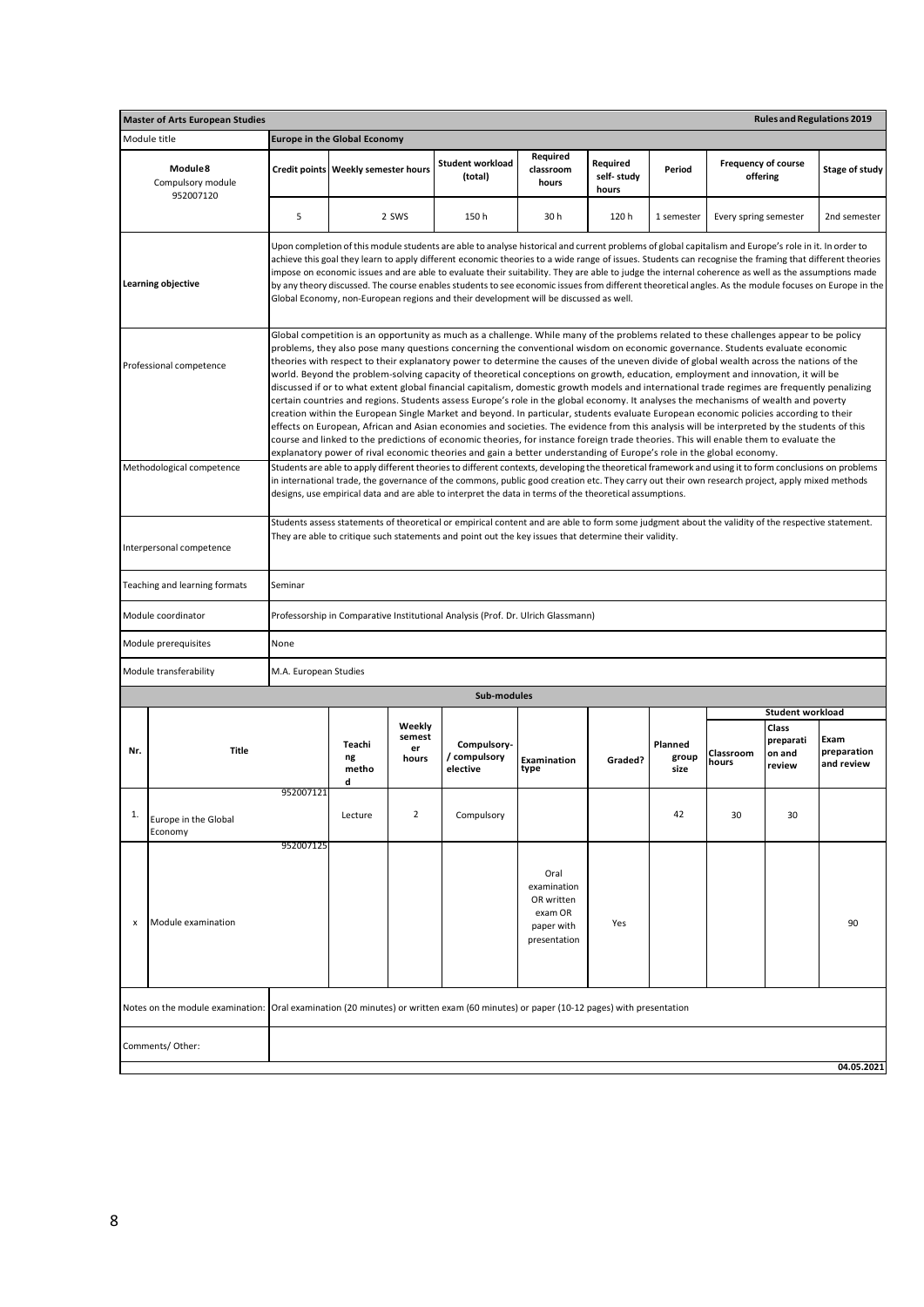| <b>Master of Arts European Studies</b>                                                                                                                                                                                                                                                                                                                                                                                                                                                                                                                                                                              |                                |                            |                                 |                                                                                                                                                                                                                                                                                                                                                                                                                                                                                                                                                                                                                                                                                                                                                                                                                                                                          |                                                              |                                 |                          |                        | <b>Rules and Regulations 2019</b>  |                                   |
|---------------------------------------------------------------------------------------------------------------------------------------------------------------------------------------------------------------------------------------------------------------------------------------------------------------------------------------------------------------------------------------------------------------------------------------------------------------------------------------------------------------------------------------------------------------------------------------------------------------------|--------------------------------|----------------------------|---------------------------------|--------------------------------------------------------------------------------------------------------------------------------------------------------------------------------------------------------------------------------------------------------------------------------------------------------------------------------------------------------------------------------------------------------------------------------------------------------------------------------------------------------------------------------------------------------------------------------------------------------------------------------------------------------------------------------------------------------------------------------------------------------------------------------------------------------------------------------------------------------------------------|--------------------------------------------------------------|---------------------------------|--------------------------|------------------------|------------------------------------|-----------------------------------|
| Module title                                                                                                                                                                                                                                                                                                                                                                                                                                                                                                                                                                                                        | Philosophy and Ideas of Europe |                            |                                 |                                                                                                                                                                                                                                                                                                                                                                                                                                                                                                                                                                                                                                                                                                                                                                                                                                                                          |                                                              |                                 |                          |                        |                                    |                                   |
| Module 9<br>Compulsory<br>module                                                                                                                                                                                                                                                                                                                                                                                                                                                                                                                                                                                    | <b>Credit points</b>           | Weekly<br>hours            | semester                        | Student<br>workload<br>(total)                                                                                                                                                                                                                                                                                                                                                                                                                                                                                                                                                                                                                                                                                                                                                                                                                                           | Required<br>classroo<br>m<br>hours                           | Required<br>self-study<br>hours | Period                   | Frequency of           | course<br>offering                 | Stage of study                    |
| 952006090                                                                                                                                                                                                                                                                                                                                                                                                                                                                                                                                                                                                           | 5                              |                            | 2 SWS                           | 150h                                                                                                                                                                                                                                                                                                                                                                                                                                                                                                                                                                                                                                                                                                                                                                                                                                                                     | 30h                                                          | 120h                            | $\mathbf{1}$<br>semester |                        | Every spring semester              | 2nd semester                      |
| Learning objective                                                                                                                                                                                                                                                                                                                                                                                                                                                                                                                                                                                                  | argumentations.                |                            |                                 | Students are acquainted with different philosophical approaches to Europe and the respective research methods and they will be able to<br>integrate them in their argumentations. They understand, identify and distinguish main philosophical questions, concepts and methods with<br>regard to Europe. They are aware of cultural, social and political ideas of Europe and they discuss them in the context of postcolonial<br>philosophical writings. They understand their relevance for a comprehension of present developments and discussions in and about European<br>integration thus making a link to other disciplines of European Studies. They distinguish between historical, ontological, epistemological,<br>normative, and ethical questions and approaches to Europe and they develop a critical sensitivity in contexts of theoretical and normative |                                                              |                                 |                          |                        |                                    |                                   |
| Professional competence                                                                                                                                                                                                                                                                                                                                                                                                                                                                                                                                                                                             |                                |                            |                                 | Students are able to identify and critically discuss cultural, social and political ideas of Europe and they will discover and understand their<br>development and their interconnections. They distinguish between ontological, epistemological, and ethical questions and approaches to<br>Europe. Students are able to identify, analyse and contrast different domains of contemporary philosophical questionings and debates<br>concerning Europe also in the light of postcolonial philosophical discussions: questions about rationality and self-understanding, European<br>values and normative concepts, European borders and entanglement between Europe and the world.                                                                                                                                                                                       |                                                              |                                 |                          |                        |                                    |                                   |
| Methodological competence                                                                                                                                                                                                                                                                                                                                                                                                                                                                                                                                                                                           |                                |                            |                                 | Students can distinguish different kinds of discourse (descriptive and normative, historical and systematic) and use them in critical<br>argumentations. They are able to identify and to comment on current European political, cultural, ethical and legal debates, to reflect upon<br>their historical roots and their evolution and to evaluate them critically. They are also able to distinguish different domains of philosophy such<br>as political, social and cultural philosophy, social, social ontology, ethics and theory of sciences. Students are able to compare and analyse<br>theories relevant for further research on European ideas and their development.                                                                                                                                                                                         |                                                              |                                 |                          |                        |                                    |                                   |
| Students are able to discuss historically, systematically and critically fundamental aspects of the European self-understanding like principles<br>and methods of scientific thinking, concepts of the individual and the person, statehood and democracy, law, justice and peace. They are able<br>to reflect upon different perspectives (European and non-European) under which these ideas and domains can be addressed and they develop<br>Interpersonal competence<br>intercultural competencies. Students develop their presentation and argumentation skills and are able to provide constructive feedback. |                                |                            |                                 |                                                                                                                                                                                                                                                                                                                                                                                                                                                                                                                                                                                                                                                                                                                                                                                                                                                                          |                                                              |                                 |                          |                        |                                    |                                   |
| Teaching and learning formats                                                                                                                                                                                                                                                                                                                                                                                                                                                                                                                                                                                       |                                |                            |                                 | Seminar, Group-Discussions, Presentations, Panel-Discussions                                                                                                                                                                                                                                                                                                                                                                                                                                                                                                                                                                                                                                                                                                                                                                                                             |                                                              |                                 |                          |                        |                                    |                                   |
| Module coordinator                                                                                                                                                                                                                                                                                                                                                                                                                                                                                                                                                                                                  |                                |                            |                                 | Professorship in Philosophy (Prof. Dr. Anne Reichold)                                                                                                                                                                                                                                                                                                                                                                                                                                                                                                                                                                                                                                                                                                                                                                                                                    |                                                              |                                 |                          |                        |                                    |                                   |
| Module prerequisites                                                                                                                                                                                                                                                                                                                                                                                                                                                                                                                                                                                                | None                           |                            |                                 |                                                                                                                                                                                                                                                                                                                                                                                                                                                                                                                                                                                                                                                                                                                                                                                                                                                                          |                                                              |                                 |                          |                        |                                    |                                   |
| Module transferability                                                                                                                                                                                                                                                                                                                                                                                                                                                                                                                                                                                              | M.A. European Studies          |                            |                                 |                                                                                                                                                                                                                                                                                                                                                                                                                                                                                                                                                                                                                                                                                                                                                                                                                                                                          |                                                              |                                 |                          |                        |                                    |                                   |
|                                                                                                                                                                                                                                                                                                                                                                                                                                                                                                                                                                                                                     |                                |                            |                                 | Sub-modules                                                                                                                                                                                                                                                                                                                                                                                                                                                                                                                                                                                                                                                                                                                                                                                                                                                              |                                                              |                                 |                          |                        | Student workload                   |                                   |
| <b>Title</b><br>Nr.                                                                                                                                                                                                                                                                                                                                                                                                                                                                                                                                                                                                 |                                | Teachi<br>ng<br>meth<br>od | Weekly<br>semest<br>er<br>hours | Compulsory-<br>/ compulsory<br>elective                                                                                                                                                                                                                                                                                                                                                                                                                                                                                                                                                                                                                                                                                                                                                                                                                                  | Examination<br>type                                          | Graded?                         | Planned<br>group<br>size | Classro<br>om<br>hours | Class<br>preparation<br>and review | Exam<br>preparation<br>and review |
| 1.<br>Philosophy and Ideas of<br>Europe                                                                                                                                                                                                                                                                                                                                                                                                                                                                                                                                                                             | 952006091                      | Seminar                    | 2                               | Compulsory                                                                                                                                                                                                                                                                                                                                                                                                                                                                                                                                                                                                                                                                                                                                                                                                                                                               |                                                              |                                 | 42                       | 30                     | 60                                 |                                   |
| Module examination<br>x                                                                                                                                                                                                                                                                                                                                                                                                                                                                                                                                                                                             | 952006095                      |                            |                                 |                                                                                                                                                                                                                                                                                                                                                                                                                                                                                                                                                                                                                                                                                                                                                                                                                                                                          | Paper<br>including<br>presentatio<br>n OR<br>written<br>exam | Yes                             |                          |                        |                                    | 60                                |
| Notes on the module<br>examination:                                                                                                                                                                                                                                                                                                                                                                                                                                                                                                                                                                                 |                                |                            |                                 | Research paper (10-15 pages) with presentation (20 minutes) or written exam (90 minutes)                                                                                                                                                                                                                                                                                                                                                                                                                                                                                                                                                                                                                                                                                                                                                                                 |                                                              |                                 |                          |                        |                                    |                                   |
| Comments/ Other:                                                                                                                                                                                                                                                                                                                                                                                                                                                                                                                                                                                                    |                                |                            |                                 |                                                                                                                                                                                                                                                                                                                                                                                                                                                                                                                                                                                                                                                                                                                                                                                                                                                                          |                                                              |                                 |                          |                        |                                    | 24.02.2021                        |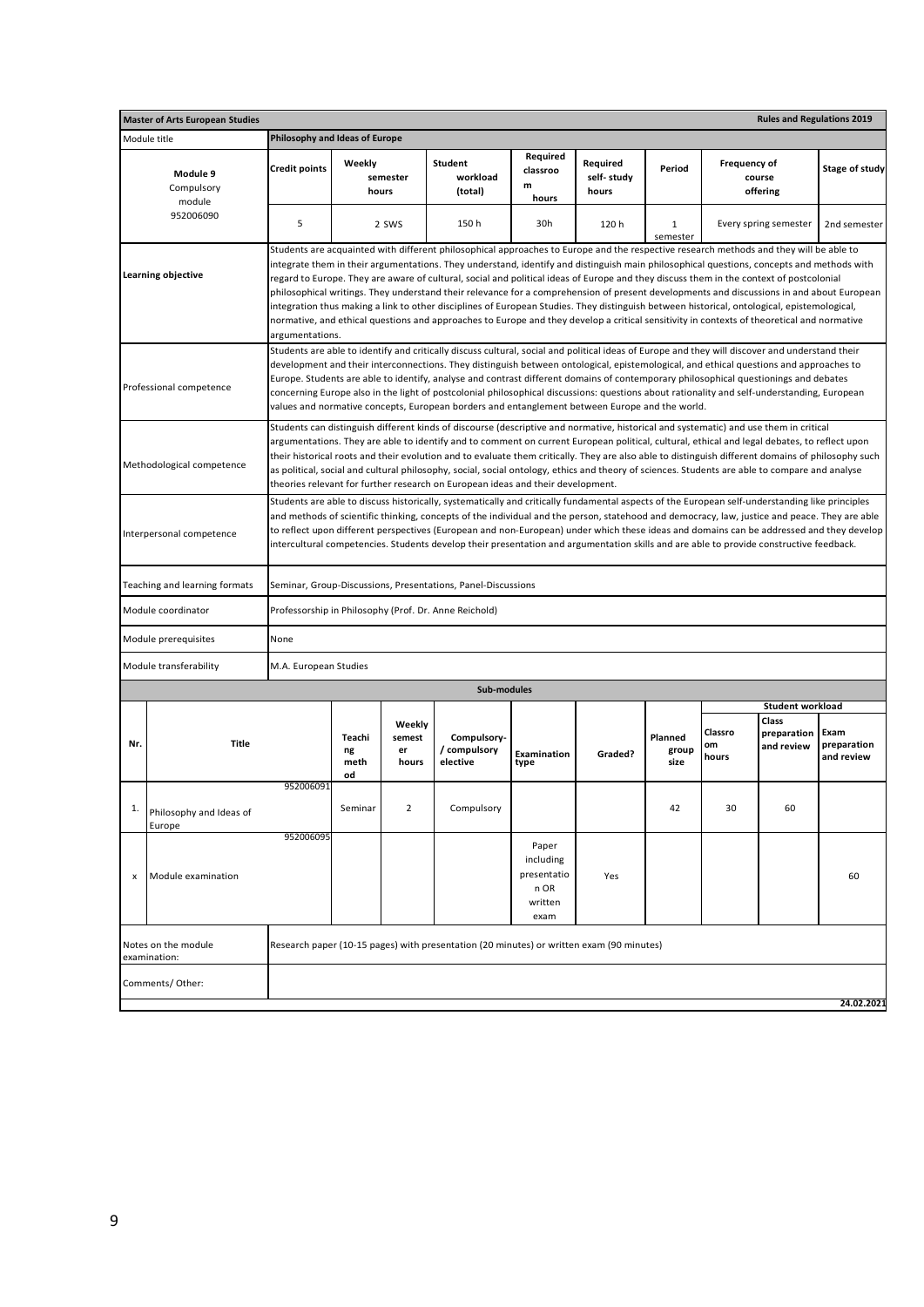|                                                                                                                                                                                                                                                                                                                                                                                                                                                                                                                                                                                                                                                                                                | <b>Master of Arts European Studies</b>                              |                       |                                               |                            |                                                                                                                                                                                                                                                                                                                                                                                                                                                                                                                                                                                                                                                                                                                                                                                                                                                                                                                                                                                                                                                                                                                                                                                                                                                                                                                                                                                                                                                                                                |                                    |                                 |                          |                     | <b>Rules and Regulations 2020</b>   |                                   |
|------------------------------------------------------------------------------------------------------------------------------------------------------------------------------------------------------------------------------------------------------------------------------------------------------------------------------------------------------------------------------------------------------------------------------------------------------------------------------------------------------------------------------------------------------------------------------------------------------------------------------------------------------------------------------------------------|---------------------------------------------------------------------|-----------------------|-----------------------------------------------|----------------------------|------------------------------------------------------------------------------------------------------------------------------------------------------------------------------------------------------------------------------------------------------------------------------------------------------------------------------------------------------------------------------------------------------------------------------------------------------------------------------------------------------------------------------------------------------------------------------------------------------------------------------------------------------------------------------------------------------------------------------------------------------------------------------------------------------------------------------------------------------------------------------------------------------------------------------------------------------------------------------------------------------------------------------------------------------------------------------------------------------------------------------------------------------------------------------------------------------------------------------------------------------------------------------------------------------------------------------------------------------------------------------------------------------------------------------------------------------------------------------------------------|------------------------------------|---------------------------------|--------------------------|---------------------|-------------------------------------|-----------------------------------|
|                                                                                                                                                                                                                                                                                                                                                                                                                                                                                                                                                                                                                                                                                                | Module title                                                        |                       | <b>Current Topics in EU Law and Politics</b>  |                            |                                                                                                                                                                                                                                                                                                                                                                                                                                                                                                                                                                                                                                                                                                                                                                                                                                                                                                                                                                                                                                                                                                                                                                                                                                                                                                                                                                                                                                                                                                |                                    |                                 |                          |                     |                                     |                                   |
|                                                                                                                                                                                                                                                                                                                                                                                                                                                                                                                                                                                                                                                                                                | Module 10<br>Compulsory elective<br>module 952007100                |                       | <b>Credit Weekly semester</b><br>points hours |                            | Student<br>workload<br>(total)                                                                                                                                                                                                                                                                                                                                                                                                                                                                                                                                                                                                                                                                                                                                                                                                                                                                                                                                                                                                                                                                                                                                                                                                                                                                                                                                                                                                                                                                 | Required<br>classroo<br>m<br>hours | Required<br>self-study<br>hours | Period                   | <b>Frequency of</b> | course<br>offering                  | Stage of<br>study                 |
|                                                                                                                                                                                                                                                                                                                                                                                                                                                                                                                                                                                                                                                                                                |                                                                     | 10                    |                                               | 4 SWS                      | 300 h                                                                                                                                                                                                                                                                                                                                                                                                                                                                                                                                                                                                                                                                                                                                                                                                                                                                                                                                                                                                                                                                                                                                                                                                                                                                                                                                                                                                                                                                                          | 60 h                               | 240 h                           | 1<br>semester            |                     | Every autumn semester               | 3rd semester                      |
|                                                                                                                                                                                                                                                                                                                                                                                                                                                                                                                                                                                                                                                                                                | Learning objective                                                  |                       |                                               |                            | At the end of this module, students are able to identify key research perspectives and concepts in law and political science in relation to current<br>issues in EU decision-making, legislation, adjudication and politics. They can distinguish how lawyers and political scientist respectively would<br>have addressed a similar analytical or normative issue or problem. Moreover, they are able to juxtapose, compare and synthesise these<br>perspectives in their individual research. They are able to propose, apply and defend analytical perspectives, which genuinely combine legal<br>studies and political science scholarship. Students can identify what topics in contemporary EU law and politics are of particular political salience<br>and have profound legal implications. They can distinguish between current and long-term implications. Finally, students are able to derive<br>research tasks and objectives from the discussion of current EU affairs and implement research agendas, which are simultaneously based on<br>legal and political science scholarship, independently and within the context of small research groups. Students, who because of their own<br>academic or professional background and/or research objectives are primarily applying either one of the disciplinary perspectives, are able to<br>critically review and complement their arguments and scientific analysis by referring to insights from the complementary discipline. |                                    |                                 |                          |                     |                                     |                                   |
|                                                                                                                                                                                                                                                                                                                                                                                                                                                                                                                                                                                                                                                                                                | Professional competence                                             |                       | of the EU decision-making cycle.              |                            | Students are able to participate in multidisciplinary teams. They can break down complex legal and political questions of pressing importance to<br>EU policy, politics and law into manageable sub-questions and sub-problems. Students are able to analyse political questions from a legal point of<br>view and vice versa. They can provide legal and policy advice which combines an assessment of political and legal implications. They can relate<br>these implications to particular aspects and stages of the EU policy-process identify the involved institutional actors and locate the relevant stages                                                                                                                                                                                                                                                                                                                                                                                                                                                                                                                                                                                                                                                                                                                                                                                                                                                                            |                                    |                                 |                          |                     |                                     |                                   |
| Students are able to devise research designs and analytical frameworks that combine the two differing disciplinary perspectives in one analytical<br>Methodological competence<br>setting. They can infer a combined research methodology based both on political science and legal methodologies. Students are able to outline<br>and defend their interdisciplinary approach in relation to alternative single-discipline approaches. They are knowledgeable of important academic<br>forums and publication outlets that are open to combined legal and political science analysis. They can identify and use prominent resources for<br>their research, such as legal texts and databases. |                                                                     |                       |                                               |                            |                                                                                                                                                                                                                                                                                                                                                                                                                                                                                                                                                                                                                                                                                                                                                                                                                                                                                                                                                                                                                                                                                                                                                                                                                                                                                                                                                                                                                                                                                                |                                    |                                 |                          |                     |                                     |                                   |
|                                                                                                                                                                                                                                                                                                                                                                                                                                                                                                                                                                                                                                                                                                | Interpersonal competence                                            |                       |                                               |                            | Students are able to engage in a critical discussion with each other and the professors, work individually and in small, as well as larger<br>groups. They can participate in and lead debates in inter-disciplinary academic and professional settings.                                                                                                                                                                                                                                                                                                                                                                                                                                                                                                                                                                                                                                                                                                                                                                                                                                                                                                                                                                                                                                                                                                                                                                                                                                       |                                    |                                 |                          |                     |                                     |                                   |
|                                                                                                                                                                                                                                                                                                                                                                                                                                                                                                                                                                                                                                                                                                | Teaching and learning formats                                       |                       |                                               |                            | In-class debates, group work, small project group research, op-ed.                                                                                                                                                                                                                                                                                                                                                                                                                                                                                                                                                                                                                                                                                                                                                                                                                                                                                                                                                                                                                                                                                                                                                                                                                                                                                                                                                                                                                             |                                    |                                 |                          |                     |                                     |                                   |
|                                                                                                                                                                                                                                                                                                                                                                                                                                                                                                                                                                                                                                                                                                | Module coordinators                                                 |                       |                                               |                            | Professor Uwe Puetter and Professor Anna Katharina Mangold                                                                                                                                                                                                                                                                                                                                                                                                                                                                                                                                                                                                                                                                                                                                                                                                                                                                                                                                                                                                                                                                                                                                                                                                                                                                                                                                                                                                                                     |                                    |                                 |                          |                     |                                     |                                   |
|                                                                                                                                                                                                                                                                                                                                                                                                                                                                                                                                                                                                                                                                                                | Module prerequisites                                                | None                  |                                               |                            |                                                                                                                                                                                                                                                                                                                                                                                                                                                                                                                                                                                                                                                                                                                                                                                                                                                                                                                                                                                                                                                                                                                                                                                                                                                                                                                                                                                                                                                                                                |                                    |                                 |                          |                     |                                     |                                   |
|                                                                                                                                                                                                                                                                                                                                                                                                                                                                                                                                                                                                                                                                                                | Module transferability                                              | M.A. European Studies |                                               |                            |                                                                                                                                                                                                                                                                                                                                                                                                                                                                                                                                                                                                                                                                                                                                                                                                                                                                                                                                                                                                                                                                                                                                                                                                                                                                                                                                                                                                                                                                                                |                                    |                                 |                          |                     |                                     |                                   |
|                                                                                                                                                                                                                                                                                                                                                                                                                                                                                                                                                                                                                                                                                                |                                                                     |                       |                                               |                            | Sub-modules                                                                                                                                                                                                                                                                                                                                                                                                                                                                                                                                                                                                                                                                                                                                                                                                                                                                                                                                                                                                                                                                                                                                                                                                                                                                                                                                                                                                                                                                                    |                                    |                                 |                          |                     |                                     |                                   |
|                                                                                                                                                                                                                                                                                                                                                                                                                                                                                                                                                                                                                                                                                                |                                                                     |                       |                                               | Weekl                      |                                                                                                                                                                                                                                                                                                                                                                                                                                                                                                                                                                                                                                                                                                                                                                                                                                                                                                                                                                                                                                                                                                                                                                                                                                                                                                                                                                                                                                                                                                |                                    |                                 |                          |                     | <b>Student</b><br>workload<br>Class |                                   |
| Nr.                                                                                                                                                                                                                                                                                                                                                                                                                                                                                                                                                                                                                                                                                            | Title                                                               |                       | Teachi<br>ng<br>metho<br>d                    | y<br>semest<br>er<br>hours | Compulsory-<br>/ compulsory<br>elective                                                                                                                                                                                                                                                                                                                                                                                                                                                                                                                                                                                                                                                                                                                                                                                                                                                                                                                                                                                                                                                                                                                                                                                                                                                                                                                                                                                                                                                        | Examination<br>type                | Graded?                         | Planned<br>group<br>size | Classroo<br>m hours | preparation<br>and<br>review        | Exam<br>preparation<br>and review |
| 1.                                                                                                                                                                                                                                                                                                                                                                                                                                                                                                                                                                                                                                                                                             | Core seminar 'Current topics<br>in EU law and politics'             | 952007101             | Seminar                                       | $\overline{2}$             | Compulsory                                                                                                                                                                                                                                                                                                                                                                                                                                                                                                                                                                                                                                                                                                                                                                                                                                                                                                                                                                                                                                                                                                                                                                                                                                                                                                                                                                                                                                                                                     |                                    |                                 | 30                       | 30                  | 60                                  |                                   |
| 2.                                                                                                                                                                                                                                                                                                                                                                                                                                                                                                                                                                                                                                                                                             | Key issues in contemporary<br>EU governance and judicial<br>affairs | 952007102             | Seminar                                       | $\overline{2}$             | Compulsory                                                                                                                                                                                                                                                                                                                                                                                                                                                                                                                                                                                                                                                                                                                                                                                                                                                                                                                                                                                                                                                                                                                                                                                                                                                                                                                                                                                                                                                                                     |                                    |                                 | 30                       | 30                  | 60                                  |                                   |
| x                                                                                                                                                                                                                                                                                                                                                                                                                                                                                                                                                                                                                                                                                              | Module examination                                                  | 952007105             |                                               |                            |                                                                                                                                                                                                                                                                                                                                                                                                                                                                                                                                                                                                                                                                                                                                                                                                                                                                                                                                                                                                                                                                                                                                                                                                                                                                                                                                                                                                                                                                                                | Paper with<br>presentatio<br>n     | Yes                             |                          |                     |                                     | 120                               |
|                                                                                                                                                                                                                                                                                                                                                                                                                                                                                                                                                                                                                                                                                                | Notes on the module<br>examination:                                 |                       |                                               |                            | Paper (3500 words) with presentation (15-20 Min.)                                                                                                                                                                                                                                                                                                                                                                                                                                                                                                                                                                                                                                                                                                                                                                                                                                                                                                                                                                                                                                                                                                                                                                                                                                                                                                                                                                                                                                              |                                    |                                 |                          |                     |                                     |                                   |
|                                                                                                                                                                                                                                                                                                                                                                                                                                                                                                                                                                                                                                                                                                | Comments/ Other:                                                    |                       |                                               |                            |                                                                                                                                                                                                                                                                                                                                                                                                                                                                                                                                                                                                                                                                                                                                                                                                                                                                                                                                                                                                                                                                                                                                                                                                                                                                                                                                                                                                                                                                                                |                                    |                                 |                          |                     |                                     | 24.02.2021                        |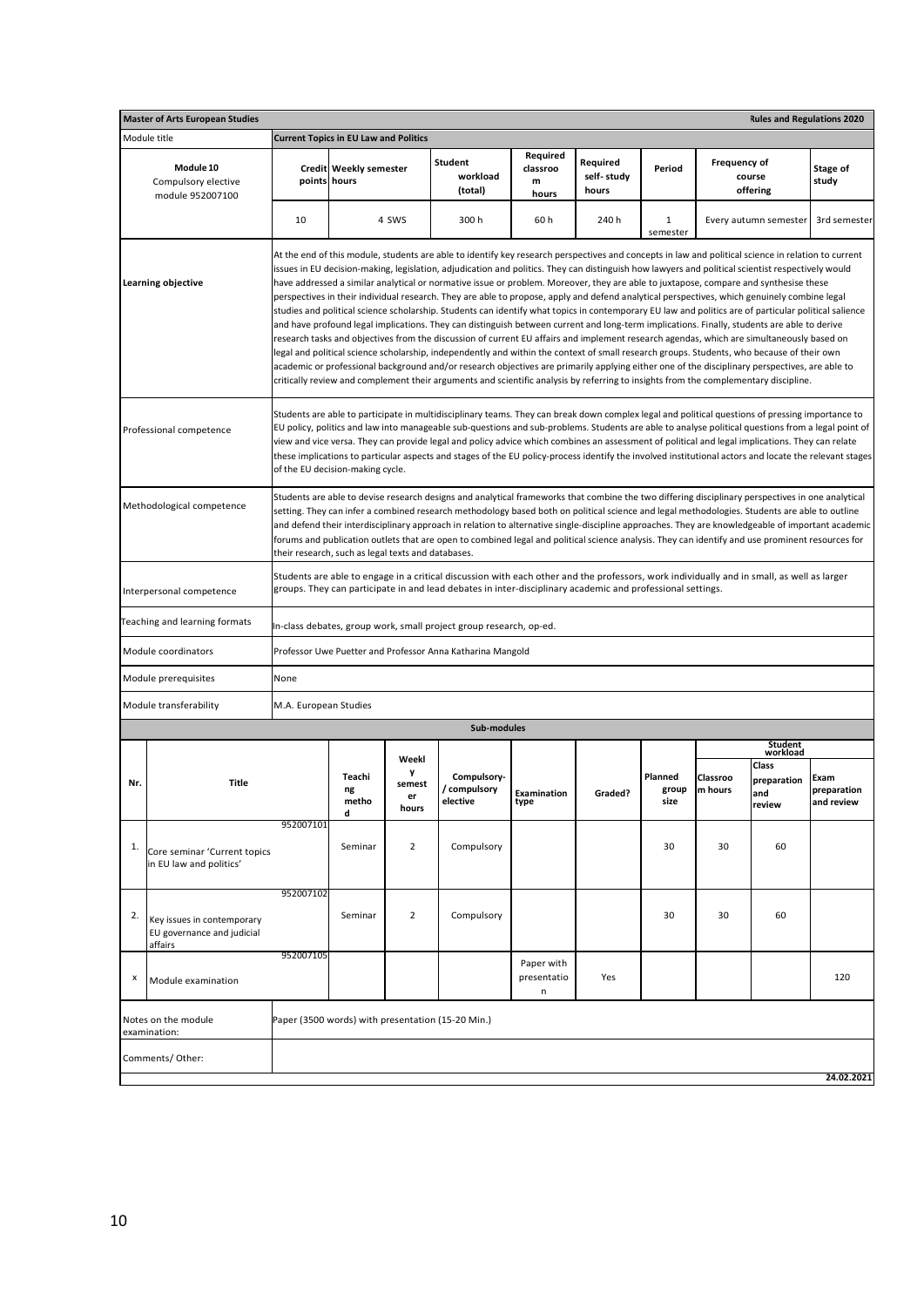|                                                                                                                                                                                                                                                                                                                                                                                                                                                                                                                                                                                                                                                                                                                                                                                                                                            | <b>Master of Arts European Studies</b>                         |                                     |                            |                            |                                                                                                                                                                                                                                                                                                                                                                                                                                                                                                                                                                                                                                                                                                                                                                                                                                       |                                    |                                 |                          |                     | <b>Rules and Regulations 2019</b>  |                                   |
|--------------------------------------------------------------------------------------------------------------------------------------------------------------------------------------------------------------------------------------------------------------------------------------------------------------------------------------------------------------------------------------------------------------------------------------------------------------------------------------------------------------------------------------------------------------------------------------------------------------------------------------------------------------------------------------------------------------------------------------------------------------------------------------------------------------------------------------------|----------------------------------------------------------------|-------------------------------------|----------------------------|----------------------------|---------------------------------------------------------------------------------------------------------------------------------------------------------------------------------------------------------------------------------------------------------------------------------------------------------------------------------------------------------------------------------------------------------------------------------------------------------------------------------------------------------------------------------------------------------------------------------------------------------------------------------------------------------------------------------------------------------------------------------------------------------------------------------------------------------------------------------------|------------------------------------|---------------------------------|--------------------------|---------------------|------------------------------------|-----------------------------------|
|                                                                                                                                                                                                                                                                                                                                                                                                                                                                                                                                                                                                                                                                                                                                                                                                                                            | Module title                                                   | <b>External Relations of the EU</b> |                            |                            |                                                                                                                                                                                                                                                                                                                                                                                                                                                                                                                                                                                                                                                                                                                                                                                                                                       |                                    |                                 |                          |                     |                                    |                                   |
|                                                                                                                                                                                                                                                                                                                                                                                                                                                                                                                                                                                                                                                                                                                                                                                                                                            | Module 11<br>Compulsory elective<br>module 952007110           | Credit<br>points                    | Weekly<br>hours            | semester                   | <b>Student</b><br>workload<br>(total)                                                                                                                                                                                                                                                                                                                                                                                                                                                                                                                                                                                                                                                                                                                                                                                                 | Required<br>classroo<br>m<br>hours | Required<br>self-study<br>hours | Period                   | <b>Frequency of</b> | course<br>offering                 | Stage of<br>study                 |
|                                                                                                                                                                                                                                                                                                                                                                                                                                                                                                                                                                                                                                                                                                                                                                                                                                            |                                                                | 5                                   |                            | 2 SWS                      | 150 h                                                                                                                                                                                                                                                                                                                                                                                                                                                                                                                                                                                                                                                                                                                                                                                                                                 | 30 h                               | 120 h                           | $\mathbf{1}$<br>semester |                     | Every autumn semester              | 3rd semester                      |
|                                                                                                                                                                                                                                                                                                                                                                                                                                                                                                                                                                                                                                                                                                                                                                                                                                            | Learning objective                                             |                                     |                            |                            | The aim of this module is to look at the external perspectives of the European integration process and introduce the students to the main<br>conceptual and theoretical debates on EU's external action. The module explores the relevant theoretical approaches, EU's institutional<br>and political status, as well as foreign policy instruments on the global scale. This is achieved by considering the EU Common Foreign and<br>Security Policy and external action in general, as well as by an in-depth analysis of the EU's diplomatic architecture. Thus, the students<br>receive an in-depth and critical understanding of the EU's external action and are able to present this in an individual or as a group<br>research project. Moreover, the module aims at covering the current topics of the EU's external action. |                                    |                                 |                          |                     |                                    |                                   |
|                                                                                                                                                                                                                                                                                                                                                                                                                                                                                                                                                                                                                                                                                                                                                                                                                                            | Professional competence                                        |                                     |                            |                            | Students deepen their ability to develop a well-founded position and to defend it argumentatively in discussions on topics related to<br>external action of the EU, historical as well as current aspects of it, and include their argumentation in research projects. They can<br>hypothesize about different aspects of EU's external action as well as formulate critical arguments about the EU Common Foreign and<br>Security Policy and EU's Diplomacy. Students are able to employ the introduced theories to develop and defend a research project.                                                                                                                                                                                                                                                                           |                                    |                                 |                          |                     |                                    |                                   |
| The students obtain a critical understanding of the EU's external action and foreign policy. At the end of the module, the students are able<br>to analyse and evaluate internal and external factors influencing external relations of the EU. They can hypothesize about different aspects<br>Methodological competence<br>of the external relation of the EU based on the theories presented to them as well as evaluate the primary sources relevant for the topic.<br>The students can apply their knowledge and develop as well as defend empirical and theoretical questions and problem-focused<br>interpretations (both orally and in text) about the external action of the EU.<br>Students are able to engage in a critical discussion with each other, work independently, as well as in small and larger groups. Students can |                                                                |                                     |                            |                            |                                                                                                                                                                                                                                                                                                                                                                                                                                                                                                                                                                                                                                                                                                                                                                                                                                       |                                    |                                 |                          |                     |                                    |                                   |
|                                                                                                                                                                                                                                                                                                                                                                                                                                                                                                                                                                                                                                                                                                                                                                                                                                            | Interpersonal competence                                       |                                     |                            |                            | defend their argumentation and give constructive feedback during classroom discussions and presentations as well as in a written form.                                                                                                                                                                                                                                                                                                                                                                                                                                                                                                                                                                                                                                                                                                |                                    |                                 |                          |                     |                                    |                                   |
|                                                                                                                                                                                                                                                                                                                                                                                                                                                                                                                                                                                                                                                                                                                                                                                                                                            | Teaching and learning formats                                  |                                     |                            |                            | The learning formats will include classroom discussions, group works and individual research as well as problem based learning, thereby not<br>being limited to one approach only. External experts may also be invited to classroom discussions.                                                                                                                                                                                                                                                                                                                                                                                                                                                                                                                                                                                     |                                    |                                 |                          |                     |                                    |                                   |
|                                                                                                                                                                                                                                                                                                                                                                                                                                                                                                                                                                                                                                                                                                                                                                                                                                            | Module coordinator                                             |                                     |                            |                            | Lecturer in European Governance (Dr. Laura Asarite-Schmidt)                                                                                                                                                                                                                                                                                                                                                                                                                                                                                                                                                                                                                                                                                                                                                                           |                                    |                                 |                          |                     |                                    |                                   |
|                                                                                                                                                                                                                                                                                                                                                                                                                                                                                                                                                                                                                                                                                                                                                                                                                                            | Module prerequisites                                           | None                                |                            |                            |                                                                                                                                                                                                                                                                                                                                                                                                                                                                                                                                                                                                                                                                                                                                                                                                                                       |                                    |                                 |                          |                     |                                    |                                   |
|                                                                                                                                                                                                                                                                                                                                                                                                                                                                                                                                                                                                                                                                                                                                                                                                                                            | Module transferability                                         | M.A. European Studies               |                            |                            |                                                                                                                                                                                                                                                                                                                                                                                                                                                                                                                                                                                                                                                                                                                                                                                                                                       |                                    |                                 |                          |                     |                                    |                                   |
|                                                                                                                                                                                                                                                                                                                                                                                                                                                                                                                                                                                                                                                                                                                                                                                                                                            |                                                                |                                     |                            |                            | Sub-modules                                                                                                                                                                                                                                                                                                                                                                                                                                                                                                                                                                                                                                                                                                                                                                                                                           |                                    |                                 |                          |                     |                                    |                                   |
|                                                                                                                                                                                                                                                                                                                                                                                                                                                                                                                                                                                                                                                                                                                                                                                                                                            |                                                                |                                     |                            | Weekl                      |                                                                                                                                                                                                                                                                                                                                                                                                                                                                                                                                                                                                                                                                                                                                                                                                                                       |                                    |                                 |                          |                     | Student<br>workload                |                                   |
| Nr.                                                                                                                                                                                                                                                                                                                                                                                                                                                                                                                                                                                                                                                                                                                                                                                                                                        | <b>Title</b>                                                   |                                     | Teachi<br>ng<br>metho<br>d | y<br>semest<br>er<br>hours | Compulsory-<br>compulsory<br>elective                                                                                                                                                                                                                                                                                                                                                                                                                                                                                                                                                                                                                                                                                                                                                                                                 | <b>Examination</b><br>type         | Graded?                         | Planned<br>group<br>size | Classroom<br>hours  | Class<br>preparation<br>and review | Exam<br>preparation<br>and review |
| 1.                                                                                                                                                                                                                                                                                                                                                                                                                                                                                                                                                                                                                                                                                                                                                                                                                                         | External Relations of the EU                                   | 952007111                           | Seminar                    | 2                          | Compulsory                                                                                                                                                                                                                                                                                                                                                                                                                                                                                                                                                                                                                                                                                                                                                                                                                            |                                    |                                 | 30                       | 30                  | 30                                 |                                   |
| $\pmb{\times}$                                                                                                                                                                                                                                                                                                                                                                                                                                                                                                                                                                                                                                                                                                                                                                                                                             | Module examination                                             | 952007115                           |                            |                            |                                                                                                                                                                                                                                                                                                                                                                                                                                                                                                                                                                                                                                                                                                                                                                                                                                       | Oral<br>examinatio<br>n            | Yes                             |                          |                     |                                    | 90                                |
|                                                                                                                                                                                                                                                                                                                                                                                                                                                                                                                                                                                                                                                                                                                                                                                                                                            | Notes on the module examination: Oral examination (30 minutes) |                                     |                            |                            |                                                                                                                                                                                                                                                                                                                                                                                                                                                                                                                                                                                                                                                                                                                                                                                                                                       |                                    |                                 |                          |                     |                                    |                                   |
|                                                                                                                                                                                                                                                                                                                                                                                                                                                                                                                                                                                                                                                                                                                                                                                                                                            | Comments/Other:                                                |                                     |                            |                            | This module belongs to area 1 (Law and Political Science) of the 3rd semester compulsory electives.                                                                                                                                                                                                                                                                                                                                                                                                                                                                                                                                                                                                                                                                                                                                   |                                    |                                 |                          |                     |                                    |                                   |
|                                                                                                                                                                                                                                                                                                                                                                                                                                                                                                                                                                                                                                                                                                                                                                                                                                            |                                                                |                                     |                            |                            |                                                                                                                                                                                                                                                                                                                                                                                                                                                                                                                                                                                                                                                                                                                                                                                                                                       |                                    |                                 |                          |                     |                                    | 28.01.2020                        |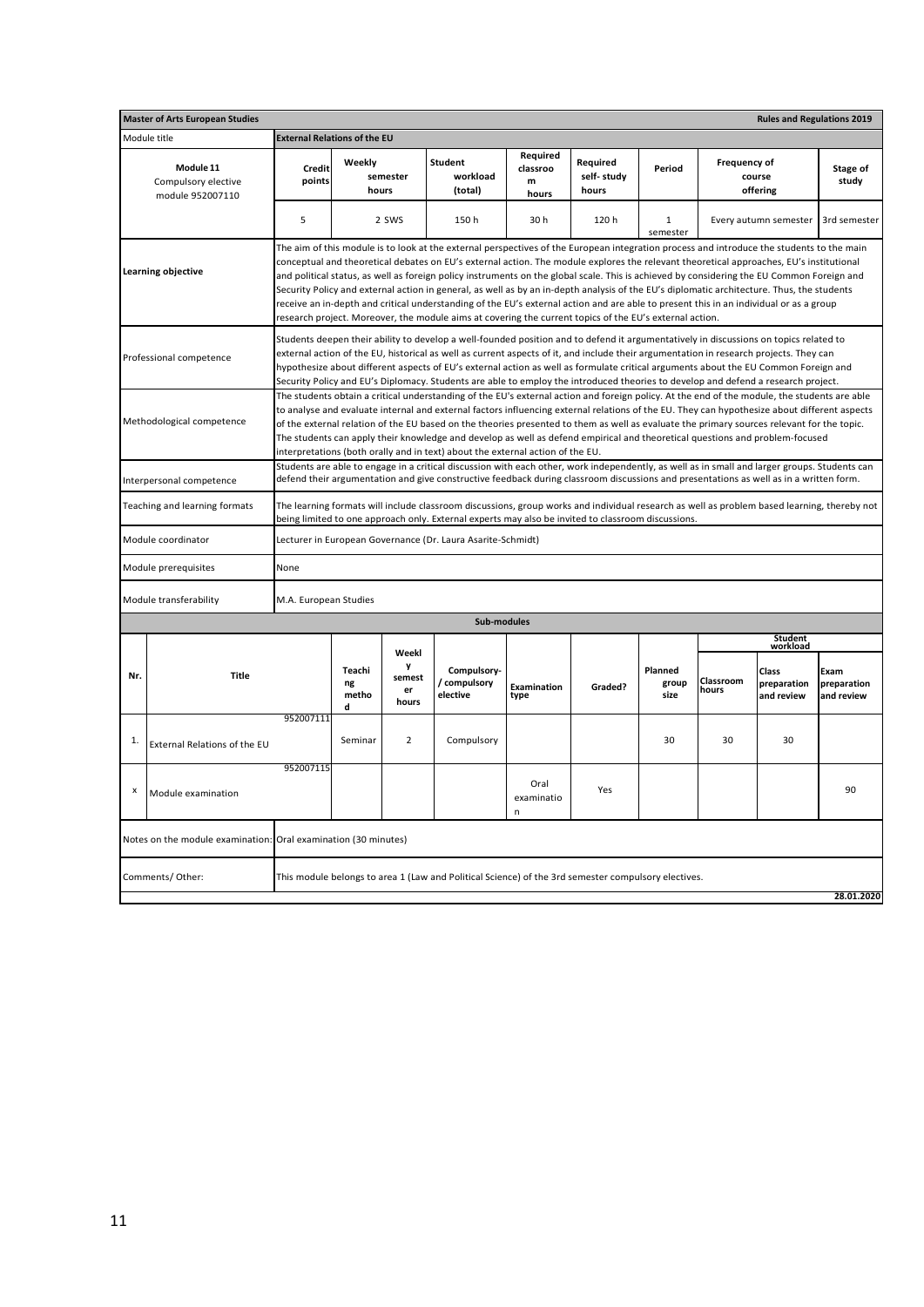|     | <b>Master of Arts European Studies</b>                                                                                                                                                                                                                                                                                                                                                                                                                                                                                                                                                                              |                                                   |                                 |                             |                                                                                                                                                                                                                                                                                                                                                                                                                                                                                                                                                                                                                                                                                                                                                                                                                                                                                                                                                                                                                                                                                                                                                                                                                                                                                                                                                                                                                                                                                                                                                                                                                        |                                                                            |                                 |                          |                          |                                        | <b>Rules and Regulations 2019</b> |
|-----|---------------------------------------------------------------------------------------------------------------------------------------------------------------------------------------------------------------------------------------------------------------------------------------------------------------------------------------------------------------------------------------------------------------------------------------------------------------------------------------------------------------------------------------------------------------------------------------------------------------------|---------------------------------------------------|---------------------------------|-----------------------------|------------------------------------------------------------------------------------------------------------------------------------------------------------------------------------------------------------------------------------------------------------------------------------------------------------------------------------------------------------------------------------------------------------------------------------------------------------------------------------------------------------------------------------------------------------------------------------------------------------------------------------------------------------------------------------------------------------------------------------------------------------------------------------------------------------------------------------------------------------------------------------------------------------------------------------------------------------------------------------------------------------------------------------------------------------------------------------------------------------------------------------------------------------------------------------------------------------------------------------------------------------------------------------------------------------------------------------------------------------------------------------------------------------------------------------------------------------------------------------------------------------------------------------------------------------------------------------------------------------------------|----------------------------------------------------------------------------|---------------------------------|--------------------------|--------------------------|----------------------------------------|-----------------------------------|
|     | Module title                                                                                                                                                                                                                                                                                                                                                                                                                                                                                                                                                                                                        | <b>Transformation of European Economies</b>       |                                 |                             |                                                                                                                                                                                                                                                                                                                                                                                                                                                                                                                                                                                                                                                                                                                                                                                                                                                                                                                                                                                                                                                                                                                                                                                                                                                                                                                                                                                                                                                                                                                                                                                                                        |                                                                            |                                 |                          |                          |                                        |                                   |
|     | Module 12<br>Compulsory                                                                                                                                                                                                                                                                                                                                                                                                                                                                                                                                                                                             | <b>Credit points</b>                              | <b>Weekly semester</b><br>hours |                             | Student<br>workload<br>(total)                                                                                                                                                                                                                                                                                                                                                                                                                                                                                                                                                                                                                                                                                                                                                                                                                                                                                                                                                                                                                                                                                                                                                                                                                                                                                                                                                                                                                                                                                                                                                                                         | Required<br>classroom<br>hours                                             | Required<br>self-study<br>hours | Period                   |                          | <b>Frequency of course</b><br>offering | <b>Stage of study</b>             |
|     | elective module<br>952006080                                                                                                                                                                                                                                                                                                                                                                                                                                                                                                                                                                                        | 5                                                 |                                 | 2 SWS                       | 150h                                                                                                                                                                                                                                                                                                                                                                                                                                                                                                                                                                                                                                                                                                                                                                                                                                                                                                                                                                                                                                                                                                                                                                                                                                                                                                                                                                                                                                                                                                                                                                                                                   | 30 h                                                                       | 120 h                           | 1<br>semester            | Every autumn<br>semester |                                        | 3rd semester                      |
|     | <b>Learning objective</b>                                                                                                                                                                                                                                                                                                                                                                                                                                                                                                                                                                                           | their ability to apply mixed methods designs.     |                                 |                             | Students get acquainted with theories concerning the transformation of European economies. The aim of this module is to qualify students for<br>institutional analysis, enabling them to transfer theoretical knowledge to empirical cases and further their skills in assessing comparative<br>advantages and disadvantages of national and regional economies. Students will analyse the way in which these economies meet the<br>challenges of recent transformation processes. Moreover, the module furthers the students' methodological understanding, in particular                                                                                                                                                                                                                                                                                                                                                                                                                                                                                                                                                                                                                                                                                                                                                                                                                                                                                                                                                                                                                                             |                                                                            |                                 |                          |                          |                                        |                                   |
|     | Professional competence                                                                                                                                                                                                                                                                                                                                                                                                                                                                                                                                                                                             | are successfully integrated into a Single Market. |                                 |                             | Building on the knowledge the students gained in Module 4, this module further introduces to the literature in the field of comparative<br>political economy with a specific focus on recent transformation processes in European economies. The lecture addresses the fundamental<br>changes associated with the emergence of the knowledge economy, new labour market structures, technological development, increasing<br>financialization, international migration, ecological damage etc Both, theoretical perspectives and empirical findings will be discussed.<br>Courses for this module offer insights into the functioning of the multilevel governance system of the European Union and its consequences for<br>economic performance. However, a dynamic perspective will be applied. It will be discussed how European economies have started with<br>different models of capitalism in the process of European integration, while they later needed to adapt to new rules of the European Single<br>Market as well as external challenges, in particular to the disruptive force of the emerging knowledge economy. While this leads to a deeper<br>understanding of the cultural particularities of the member states, it also sheds light on the question how different systems need to adapt<br>differently to the challenges of modern capitalism. At the same time, it will be analysed, how, despite these differences, European economies<br>Students are able to do their own research project by using data from data sources such as the OECD, Eurostat etc. to assess the evidence related to |                                                                            |                                 |                          |                          |                                        |                                   |
|     | Methodological competence                                                                                                                                                                                                                                                                                                                                                                                                                                                                                                                                                                                           |                                                   |                                 |                             | these problems empirically in the context of the multilevel governance system of the European Union. They are further discovering quantitative<br>and qualitative methods and apply them to large-n studies and/ or select cases and carry out comparative case studies.                                                                                                                                                                                                                                                                                                                                                                                                                                                                                                                                                                                                                                                                                                                                                                                                                                                                                                                                                                                                                                                                                                                                                                                                                                                                                                                                               |                                                                            |                                 |                          |                          |                                        |                                   |
|     | Students derive hypotheses from theories and apply them to contemporary problems related to labour markets, education or corporate<br>governance systems in order to determine their causes and consequences. The module is designed to teach students on the institutional<br>Interpersonal competence<br>diversity in which firms and markets are embedded and enable them to analyse problems related to the challenges of transformation, such as<br>youth unemployment, socio-economic inequality, innovation gaps, early school leaving etc. Students are able to work independently as well as<br>in groups. |                                                   |                                 |                             |                                                                                                                                                                                                                                                                                                                                                                                                                                                                                                                                                                                                                                                                                                                                                                                                                                                                                                                                                                                                                                                                                                                                                                                                                                                                                                                                                                                                                                                                                                                                                                                                                        |                                                                            |                                 |                          |                          |                                        |                                   |
|     | Teaching and learning formats                                                                                                                                                                                                                                                                                                                                                                                                                                                                                                                                                                                       | self-study.                                       |                                 |                             | Methods of instruction include, but are not limited to, ex-cathedra teaching, classroom discussions, different forms of student group work and                                                                                                                                                                                                                                                                                                                                                                                                                                                                                                                                                                                                                                                                                                                                                                                                                                                                                                                                                                                                                                                                                                                                                                                                                                                                                                                                                                                                                                                                         |                                                                            |                                 |                          |                          |                                        |                                   |
|     | Module coordinator                                                                                                                                                                                                                                                                                                                                                                                                                                                                                                                                                                                                  |                                                   |                                 |                             | Professorship in Comparative Institutional Analysis (Prof. Dr. Ulrich Glassmann)                                                                                                                                                                                                                                                                                                                                                                                                                                                                                                                                                                                                                                                                                                                                                                                                                                                                                                                                                                                                                                                                                                                                                                                                                                                                                                                                                                                                                                                                                                                                       |                                                                            |                                 |                          |                          |                                        |                                   |
|     | Module prerequisites<br>Module transferability                                                                                                                                                                                                                                                                                                                                                                                                                                                                                                                                                                      | None<br>M.A. European Studies                     |                                 |                             |                                                                                                                                                                                                                                                                                                                                                                                                                                                                                                                                                                                                                                                                                                                                                                                                                                                                                                                                                                                                                                                                                                                                                                                                                                                                                                                                                                                                                                                                                                                                                                                                                        |                                                                            |                                 |                          |                          |                                        |                                   |
|     |                                                                                                                                                                                                                                                                                                                                                                                                                                                                                                                                                                                                                     |                                                   |                                 |                             |                                                                                                                                                                                                                                                                                                                                                                                                                                                                                                                                                                                                                                                                                                                                                                                                                                                                                                                                                                                                                                                                                                                                                                                                                                                                                                                                                                                                                                                                                                                                                                                                                        |                                                                            |                                 |                          |                          |                                        |                                   |
|     |                                                                                                                                                                                                                                                                                                                                                                                                                                                                                                                                                                                                                     |                                                   |                                 |                             | Sub-modules                                                                                                                                                                                                                                                                                                                                                                                                                                                                                                                                                                                                                                                                                                                                                                                                                                                                                                                                                                                                                                                                                                                                                                                                                                                                                                                                                                                                                                                                                                                                                                                                            |                                                                            |                                 |                          |                          |                                        |                                   |
|     |                                                                                                                                                                                                                                                                                                                                                                                                                                                                                                                                                                                                                     |                                                   |                                 |                             |                                                                                                                                                                                                                                                                                                                                                                                                                                                                                                                                                                                                                                                                                                                                                                                                                                                                                                                                                                                                                                                                                                                                                                                                                                                                                                                                                                                                                                                                                                                                                                                                                        |                                                                            |                                 |                          |                          | <b>Student workload</b><br>Class       |                                   |
| Nr. | Title                                                                                                                                                                                                                                                                                                                                                                                                                                                                                                                                                                                                               |                                                   | Teachi<br>ng<br>meth<br>od      | Weekly<br>semester<br>hours | Compulsory-<br>/ compulsory<br>elective                                                                                                                                                                                                                                                                                                                                                                                                                                                                                                                                                                                                                                                                                                                                                                                                                                                                                                                                                                                                                                                                                                                                                                                                                                                                                                                                                                                                                                                                                                                                                                                | <b>Examination</b><br>type                                                 | Graded?                         | Planned<br>group<br>size | Classroom<br>hours       | preparation<br>and review              | Exam<br>preparation<br>and review |
| 1.  | Transformation of<br><b>European Economies</b>                                                                                                                                                                                                                                                                                                                                                                                                                                                                                                                                                                      | 952006081                                         | Seminar                         | $\overline{2}$              | Compulsory                                                                                                                                                                                                                                                                                                                                                                                                                                                                                                                                                                                                                                                                                                                                                                                                                                                                                                                                                                                                                                                                                                                                                                                                                                                                                                                                                                                                                                                                                                                                                                                                             |                                                                            |                                 | 30                       | 30                       | 30                                     |                                   |
| х   | Module examination                                                                                                                                                                                                                                                                                                                                                                                                                                                                                                                                                                                                  | 952006085                                         |                                 |                             |                                                                                                                                                                                                                                                                                                                                                                                                                                                                                                                                                                                                                                                                                                                                                                                                                                                                                                                                                                                                                                                                                                                                                                                                                                                                                                                                                                                                                                                                                                                                                                                                                        | Written<br>exam OR<br>Paper with<br>Presentation<br>OR oral<br>examination | Yes                             |                          |                          |                                        | 90                                |
|     | Notes on the module<br>examination:                                                                                                                                                                                                                                                                                                                                                                                                                                                                                                                                                                                 |                                                   |                                 |                             | Written exam (60 minutes) OR research paper (10-12 pages) with presentation (10-15 minutes) OR oral examination (20 minutes).                                                                                                                                                                                                                                                                                                                                                                                                                                                                                                                                                                                                                                                                                                                                                                                                                                                                                                                                                                                                                                                                                                                                                                                                                                                                                                                                                                                                                                                                                          |                                                                            |                                 |                          |                          |                                        |                                   |
|     | Comments/Other:                                                                                                                                                                                                                                                                                                                                                                                                                                                                                                                                                                                                     |                                                   |                                 |                             | This module belongs to area 2 (Social- und Economic Sciences) of the 3rd semester compulsory electives.                                                                                                                                                                                                                                                                                                                                                                                                                                                                                                                                                                                                                                                                                                                                                                                                                                                                                                                                                                                                                                                                                                                                                                                                                                                                                                                                                                                                                                                                                                                |                                                                            |                                 |                          |                          |                                        |                                   |
|     |                                                                                                                                                                                                                                                                                                                                                                                                                                                                                                                                                                                                                     |                                                   |                                 |                             |                                                                                                                                                                                                                                                                                                                                                                                                                                                                                                                                                                                                                                                                                                                                                                                                                                                                                                                                                                                                                                                                                                                                                                                                                                                                                                                                                                                                                                                                                                                                                                                                                        |                                                                            |                                 |                          |                          |                                        | 04.05.2021                        |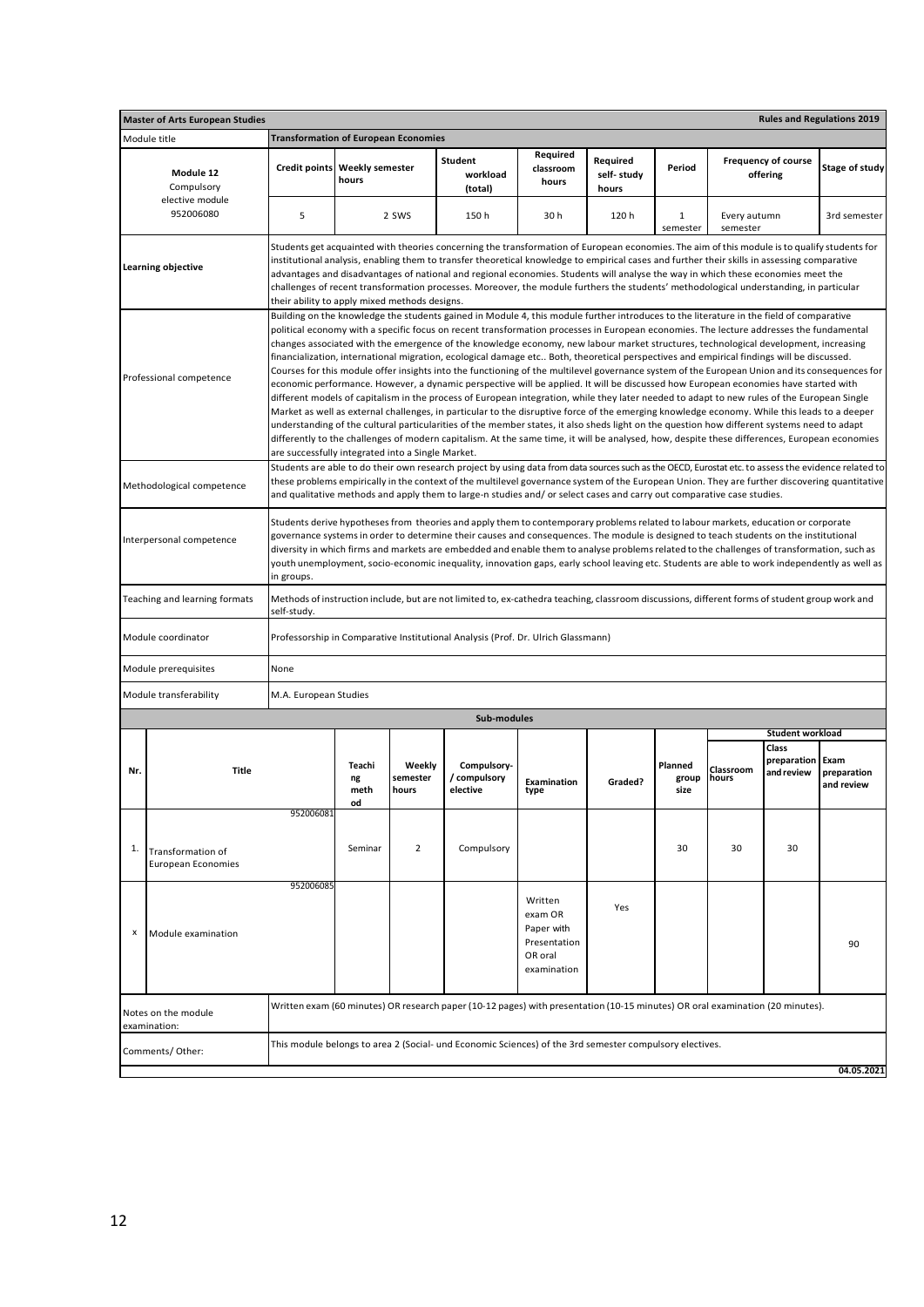|                                                                                                                                                                                                                                                                                                                                                                                                                                                                                                                                                                                                                                                                                                                                                                              | <b>Rules and Regulations 2019</b><br><b>Master of Arts European Studies</b>                  |                                                                                                                                                                                                                                                                                                                                                                                                                                                        |                             |                                 |                                             |                                                                                                         |                                 |                          |                    |                                    |                                   |  |
|------------------------------------------------------------------------------------------------------------------------------------------------------------------------------------------------------------------------------------------------------------------------------------------------------------------------------------------------------------------------------------------------------------------------------------------------------------------------------------------------------------------------------------------------------------------------------------------------------------------------------------------------------------------------------------------------------------------------------------------------------------------------------|----------------------------------------------------------------------------------------------|--------------------------------------------------------------------------------------------------------------------------------------------------------------------------------------------------------------------------------------------------------------------------------------------------------------------------------------------------------------------------------------------------------------------------------------------------------|-----------------------------|---------------------------------|---------------------------------------------|---------------------------------------------------------------------------------------------------------|---------------------------------|--------------------------|--------------------|------------------------------------|-----------------------------------|--|
|                                                                                                                                                                                                                                                                                                                                                                                                                                                                                                                                                                                                                                                                                                                                                                              | Module title                                                                                 | <b>Challenges to European Society</b>                                                                                                                                                                                                                                                                                                                                                                                                                  |                             |                                 |                                             |                                                                                                         |                                 |                          |                    |                                    |                                   |  |
| Module 13<br>Compulsory elective<br>module 952007130                                                                                                                                                                                                                                                                                                                                                                                                                                                                                                                                                                                                                                                                                                                         |                                                                                              | <b>Credit</b><br>points                                                                                                                                                                                                                                                                                                                                                                                                                                | Weekly<br>semester<br>hours |                                 | Student<br>workload<br>(total)              | Required<br>classroom<br>hours                                                                          | Required<br>self-study<br>hours | Period                   | Frequency of       | course<br>offering                 | Stage of<br>study                 |  |
|                                                                                                                                                                                                                                                                                                                                                                                                                                                                                                                                                                                                                                                                                                                                                                              |                                                                                              | 10                                                                                                                                                                                                                                                                                                                                                                                                                                                     |                             | 4 SWS                           | 300h                                        | 60h                                                                                                     | 240 h                           | $\mathbf{1}$<br>semester |                    | Every autumn semester              | 3rd semester                      |  |
| This module's purpose is to make students familiar with a range of current societal challenges European societies face, related, for<br>example, to the issue of borders, migration/mobility, social inequality, the welfare state and religious or social conflicts. Moreover, the<br>Learning objective<br>module gives the students a chance of practically employing the concepts, theories and social science methods studied in the second<br>semester for developing their own research project. To this end, students know selected sociological theories, concepts and research<br>methods as well as relevant empirical studies so that they have an appropriate toolkit for understanding, analysing and critically<br>evaluating these diverse social phenomena. |                                                                                              |                                                                                                                                                                                                                                                                                                                                                                                                                                                        |                             |                                 |                                             |                                                                                                         |                                 |                          |                    |                                    |                                   |  |
|                                                                                                                                                                                                                                                                                                                                                                                                                                                                                                                                                                                                                                                                                                                                                                              | Professional competence                                                                      | Students are able to analyse and hypothesize about selected actual societal challenges in Europe from a sociological perspective. Students<br>deepen their ability to develop a well-founded position and to defend it argumentatively in discussions. They become sensitive to the<br>potentials and restrictions of specific approaches in studying diverse social phenomena and can relate to public debates in an<br>academically informed manner. |                             |                                 |                                             |                                                                                                         |                                 |                          |                    |                                    |                                   |  |
| Students are able to work out sociological research questions and to identify suitable theoretical as well as empirical approaches to deal<br>Methodological competence<br>with a range of societal challenges. By a guided analysis of primary as well as secondary sources, students develop and defend individual<br>research projects. They present selected topics orally and in written form.                                                                                                                                                                                                                                                                                                                                                                          |                                                                                              |                                                                                                                                                                                                                                                                                                                                                                                                                                                        |                             |                                 |                                             |                                                                                                         |                                 |                          |                    |                                    |                                   |  |
|                                                                                                                                                                                                                                                                                                                                                                                                                                                                                                                                                                                                                                                                                                                                                                              | Interpersonal competence                                                                     | Students learn to collaborate in different ways, to present and analyse problems in the abovementioned fields, either individually, in a<br>partner and/or group situation in a manner appropriate to the addressees. They can articulate their thoughts orally and/or in written<br>form in an academically competent, culturally appropriate and gender-sensitive manner.                                                                            |                             |                                 |                                             |                                                                                                         |                                 |                          |                    |                                    |                                   |  |
|                                                                                                                                                                                                                                                                                                                                                                                                                                                                                                                                                                                                                                                                                                                                                                              | Teaching and learning formats                                                                | Methods of instruction include, but are not limited to, ex-cathedra teaching, classroom discussions, student presentations and different<br>forms of student group work and self-study. Depending on the current topic, team-teaching may be employed.                                                                                                                                                                                                 |                             |                                 |                                             |                                                                                                         |                                 |                          |                    |                                    |                                   |  |
|                                                                                                                                                                                                                                                                                                                                                                                                                                                                                                                                                                                                                                                                                                                                                                              | Module coordinator                                                                           | Professorship in European Sociology (Prof. Dr. Monika Eigmüller)                                                                                                                                                                                                                                                                                                                                                                                       |                             |                                 |                                             |                                                                                                         |                                 |                          |                    |                                    |                                   |  |
|                                                                                                                                                                                                                                                                                                                                                                                                                                                                                                                                                                                                                                                                                                                                                                              | Module prerequisites                                                                         | None                                                                                                                                                                                                                                                                                                                                                                                                                                                   |                             |                                 |                                             |                                                                                                         |                                 |                          |                    |                                    |                                   |  |
|                                                                                                                                                                                                                                                                                                                                                                                                                                                                                                                                                                                                                                                                                                                                                                              | Module transferability                                                                       | M.A. European Studies                                                                                                                                                                                                                                                                                                                                                                                                                                  |                             |                                 |                                             |                                                                                                         |                                 |                          |                    |                                    |                                   |  |
|                                                                                                                                                                                                                                                                                                                                                                                                                                                                                                                                                                                                                                                                                                                                                                              |                                                                                              |                                                                                                                                                                                                                                                                                                                                                                                                                                                        |                             |                                 |                                             | Sub-modules                                                                                             |                                 |                          |                    |                                    |                                   |  |
|                                                                                                                                                                                                                                                                                                                                                                                                                                                                                                                                                                                                                                                                                                                                                                              |                                                                                              |                                                                                                                                                                                                                                                                                                                                                                                                                                                        |                             |                                 |                                             |                                                                                                         |                                 |                          |                    | <b>Student workload</b>            |                                   |  |
| Nr.                                                                                                                                                                                                                                                                                                                                                                                                                                                                                                                                                                                                                                                                                                                                                                          | <b>Title</b>                                                                                 |                                                                                                                                                                                                                                                                                                                                                                                                                                                        | Teachi<br>ng<br>meth<br>od  | Weekly<br>semest<br>er<br>hours | Compulsory<br>-1<br>compulsor<br>y elective | Examination<br>type                                                                                     | Graded?                         | Planned<br>group<br>size | Classroom<br>hours | Class<br>preparation<br>and review | Exam<br>preparation<br>and review |  |
| 1.                                                                                                                                                                                                                                                                                                                                                                                                                                                                                                                                                                                                                                                                                                                                                                           | Societal Challenges of Europe                                                                | 952007131                                                                                                                                                                                                                                                                                                                                                                                                                                              | Seminar                     | 4                               | Compulsory                                  |                                                                                                         |                                 | 30                       | 60                 | 120                                |                                   |  |
| x                                                                                                                                                                                                                                                                                                                                                                                                                                                                                                                                                                                                                                                                                                                                                                            | Module examination                                                                           | 952007135                                                                                                                                                                                                                                                                                                                                                                                                                                              |                             |                                 |                                             | Paper<br>including<br>presentation                                                                      | Yes                             |                          |                    |                                    | 120                               |  |
|                                                                                                                                                                                                                                                                                                                                                                                                                                                                                                                                                                                                                                                                                                                                                                              | Notes on the module examination: Research paper (15-20 pages) with presentation (20 minutes) |                                                                                                                                                                                                                                                                                                                                                                                                                                                        |                             |                                 |                                             |                                                                                                         |                                 |                          |                    |                                    |                                   |  |
|                                                                                                                                                                                                                                                                                                                                                                                                                                                                                                                                                                                                                                                                                                                                                                              | Comments/Other:                                                                              |                                                                                                                                                                                                                                                                                                                                                                                                                                                        |                             |                                 |                                             | This module belongs to area 2 (Social- und Economic Sciences) of the 3rd semester compulsory electives. |                                 |                          |                    |                                    |                                   |  |
|                                                                                                                                                                                                                                                                                                                                                                                                                                                                                                                                                                                                                                                                                                                                                                              | 28.01.2020                                                                                   |                                                                                                                                                                                                                                                                                                                                                                                                                                                        |                             |                                 |                                             |                                                                                                         |                                 |                          |                    |                                    |                                   |  |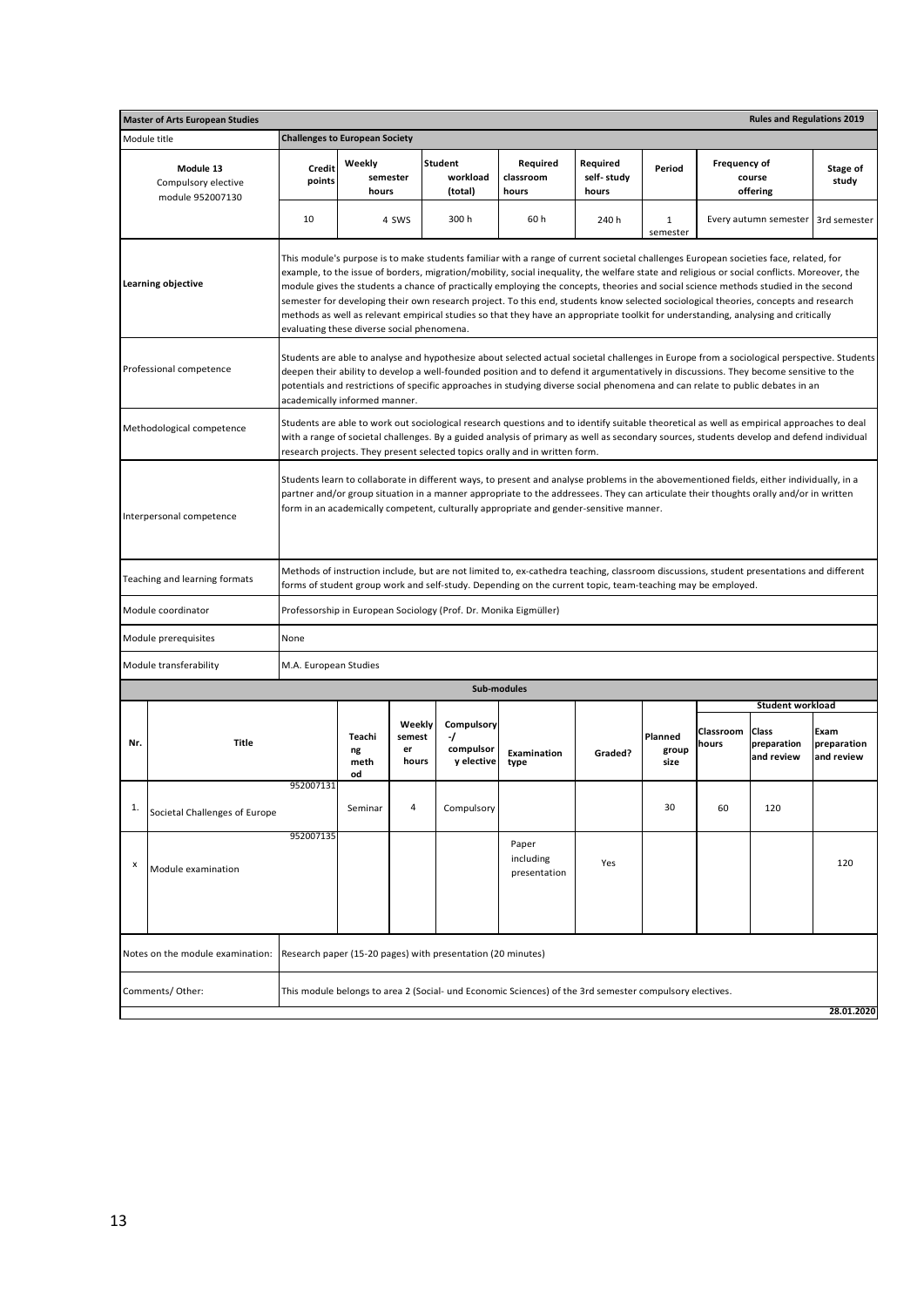|                                                                                                                                                                                                                                                                                                                                                                                                                                                                                                                                                                                                                                                                                                                                                                                                                                                                                                                                                                                                                                            | <b>Rules and Regulations 2019</b><br><b>Master of Arts European Studies</b>                                                                |                                                                                                                                                                                                                                                                                                                                                                                                                                                                                                                                                                                                                                                                                                   |                                 |                                     |                                                                       |                                |                               |                       |                                        |                                        |                                   |  |
|--------------------------------------------------------------------------------------------------------------------------------------------------------------------------------------------------------------------------------------------------------------------------------------------------------------------------------------------------------------------------------------------------------------------------------------------------------------------------------------------------------------------------------------------------------------------------------------------------------------------------------------------------------------------------------------------------------------------------------------------------------------------------------------------------------------------------------------------------------------------------------------------------------------------------------------------------------------------------------------------------------------------------------------------|--------------------------------------------------------------------------------------------------------------------------------------------|---------------------------------------------------------------------------------------------------------------------------------------------------------------------------------------------------------------------------------------------------------------------------------------------------------------------------------------------------------------------------------------------------------------------------------------------------------------------------------------------------------------------------------------------------------------------------------------------------------------------------------------------------------------------------------------------------|---------------------------------|-------------------------------------|-----------------------------------------------------------------------|--------------------------------|-------------------------------|-----------------------|----------------------------------------|----------------------------------------|-----------------------------------|--|
|                                                                                                                                                                                                                                                                                                                                                                                                                                                                                                                                                                                                                                                                                                                                                                                                                                                                                                                                                                                                                                            | Module title                                                                                                                               |                                                                                                                                                                                                                                                                                                                                                                                                                                                                                                                                                                                                                                                                                                   |                                 |                                     | Social and Political Philosophy of Europe: Current Topics and Debates |                                |                               |                       |                                        |                                        |                                   |  |
| Module 14<br>Compulsory elective module<br>952007140                                                                                                                                                                                                                                                                                                                                                                                                                                                                                                                                                                                                                                                                                                                                                                                                                                                                                                                                                                                       |                                                                                                                                            | <b>Credit points</b>                                                                                                                                                                                                                                                                                                                                                                                                                                                                                                                                                                                                                                                                              | <b>Weekly semester</b><br>hours |                                     | <b>Student workload</b><br>(total)                                    | Required<br>classroom<br>hours | Required self-<br>study hours | Period                | <b>Frequency of course</b><br>offering |                                        | Stage of study                    |  |
|                                                                                                                                                                                                                                                                                                                                                                                                                                                                                                                                                                                                                                                                                                                                                                                                                                                                                                                                                                                                                                            |                                                                                                                                            | 10                                                                                                                                                                                                                                                                                                                                                                                                                                                                                                                                                                                                                                                                                                |                                 | 4 SWS                               | 300 h                                                                 | 60 h                           | 240 h                         | 1 semester            | Every autumn semester                  |                                        | 3rd semester                      |  |
| At the end of this module, students can evaluate and apply to individual research projects, both, core concepts and theories of political<br>and social philosophy and estimate their relevance regarding the European social and political sphere. They understand the relevance of<br>normative political reflection on foundational structures as well as urgent political disputes in current European politics and society.<br><b>Learning objective</b><br>Furthermore, students are able to put philosophical and political theoretical argument to work in discussing and researching the reality and<br>future developments of the European Union and European politics more in general. The course adopts a philosophical, conceptual and<br>argumentative approach to the analysis and evaluation of current social debates concerning Europe and the EU in relation to values like<br>e.g. solidarity, equality, justice and non-discrimination based on which the students develop and defend an individual research project. |                                                                                                                                            |                                                                                                                                                                                                                                                                                                                                                                                                                                                                                                                                                                                                                                                                                                   |                                 |                                     |                                                                       |                                |                               |                       |                                        |                                        |                                   |  |
| Students can criticize and analyse core topics, concepts and questions in political and social philosophy: the concepts of the individual<br>person, society, community, questions of power, freedom, autonomy as well as topics of action theory, ideas of labour, reification and<br>alienation as well as issues in democratic theory, the theory of justice, transnational cooperation, equality, and responsibility. Students can<br>Professional competence<br>critically evaluate and discuss questions of recognition, redistribution, ideology, social change and European crises. They can distinguish<br>between cognitive and affective social reactions to these crises and contribute to the analysis of social movements and protest in Europe.<br>They can interpret and compare the strengths and weaknesses of these positions both with regard to normative presuppositions and with regard<br>to empirical adequacy.                                                                                                   |                                                                                                                                            |                                                                                                                                                                                                                                                                                                                                                                                                                                                                                                                                                                                                                                                                                                   |                                 |                                     |                                                                       |                                |                               |                       |                                        |                                        |                                   |  |
| Students can identify and defend normative philosophical arguments in political and social debates and form reasoned judgements on proposals<br>for diagnosis and reform. They are able to judge and compare positions within philosophical debates about European political institutions and<br>processes. They can apply philosophical reasoning to the reflection on problems of e.g. justice and democracy, injustice and democratic deficits<br>Methodological competence<br>and they are able to argue for and defend assessments regarding current European social and political aspects by drawing on the relevant<br>literature and data. They can identify and create exemplary ethical questions regarding individual or collective actions, decisions and<br>European institutions. Students can hypothesize, develop research questions and defend individual research project based on the<br>concepts and theories as well as research methods covered in the second semester and systematized in this module.              |                                                                                                                                            |                                                                                                                                                                                                                                                                                                                                                                                                                                                                                                                                                                                                                                                                                                   |                                 |                                     |                                                                       |                                |                               |                       |                                        |                                        |                                   |  |
|                                                                                                                                                                                                                                                                                                                                                                                                                                                                                                                                                                                                                                                                                                                                                                                                                                                                                                                                                                                                                                            | Interpersonal competence                                                                                                                   | Students are able to participate in normative discussions about the political structure of the European Union and international political issues.<br>They can cooperate in groups in developing diagnoses and assessments of recent social and political developments in Europe. They can reflect<br>on, criticize and defend the fundamental questions and the main arguments regarding e.g. justice and democracy with a view to their<br>applicability in political discourse. Students can criticize opinions and proposals within the social and cultural field based upon normative<br>criteria. Students can defend their arguments in oral presentations formulate constructive feedback. |                                 |                                     |                                                                       |                                |                               |                       |                                        |                                        |                                   |  |
|                                                                                                                                                                                                                                                                                                                                                                                                                                                                                                                                                                                                                                                                                                                                                                                                                                                                                                                                                                                                                                            | Teaching and learning formats                                                                                                              | Seminar, Group-Discussions, Presentations, Panel-Discussions                                                                                                                                                                                                                                                                                                                                                                                                                                                                                                                                                                                                                                      |                                 |                                     |                                                                       |                                |                               |                       |                                        |                                        |                                   |  |
|                                                                                                                                                                                                                                                                                                                                                                                                                                                                                                                                                                                                                                                                                                                                                                                                                                                                                                                                                                                                                                            | Module coordinator                                                                                                                         | Professorship in Philosophy (Prof. Dr. Anne Reichold)                                                                                                                                                                                                                                                                                                                                                                                                                                                                                                                                                                                                                                             |                                 |                                     |                                                                       |                                |                               |                       |                                        |                                        |                                   |  |
|                                                                                                                                                                                                                                                                                                                                                                                                                                                                                                                                                                                                                                                                                                                                                                                                                                                                                                                                                                                                                                            | Module prerequisites<br>Module transferability                                                                                             | None<br>M.A. European Studies                                                                                                                                                                                                                                                                                                                                                                                                                                                                                                                                                                                                                                                                     |                                 |                                     |                                                                       |                                |                               |                       |                                        |                                        |                                   |  |
|                                                                                                                                                                                                                                                                                                                                                                                                                                                                                                                                                                                                                                                                                                                                                                                                                                                                                                                                                                                                                                            |                                                                                                                                            |                                                                                                                                                                                                                                                                                                                                                                                                                                                                                                                                                                                                                                                                                                   |                                 |                                     | Sub-modules                                                           |                                |                               |                       |                                        |                                        |                                   |  |
|                                                                                                                                                                                                                                                                                                                                                                                                                                                                                                                                                                                                                                                                                                                                                                                                                                                                                                                                                                                                                                            |                                                                                                                                            |                                                                                                                                                                                                                                                                                                                                                                                                                                                                                                                                                                                                                                                                                                   |                                 |                                     |                                                                       |                                |                               |                       |                                        | Student workload                       |                                   |  |
| Nr.                                                                                                                                                                                                                                                                                                                                                                                                                                                                                                                                                                                                                                                                                                                                                                                                                                                                                                                                                                                                                                        | <b>Title</b>                                                                                                                               |                                                                                                                                                                                                                                                                                                                                                                                                                                                                                                                                                                                                                                                                                                   | Teachi<br>ng<br>metho<br>a      | Weekl<br>y<br>semest<br>er<br>hours | Compulso<br>ry-/<br>compulsor<br>y elective                           | Examinati<br>on<br>type        | Graded?                       | Planned group<br>size | Classroo<br>m hours                    | Class<br>preparatio<br>n and<br>review | Exam<br>preparation<br>and review |  |
| 1.                                                                                                                                                                                                                                                                                                                                                                                                                                                                                                                                                                                                                                                                                                                                                                                                                                                                                                                                                                                                                                         | Social Philosophy of Europe                                                                                                                | 952007141                                                                                                                                                                                                                                                                                                                                                                                                                                                                                                                                                                                                                                                                                         | Seminar                         | $\overline{2}$                      | Compulsory                                                            |                                |                               | 30                    | 30                                     | 30                                     |                                   |  |
| 2.                                                                                                                                                                                                                                                                                                                                                                                                                                                                                                                                                                                                                                                                                                                                                                                                                                                                                                                                                                                                                                         | Political Philosophy of Europe                                                                                                             | 952007142                                                                                                                                                                                                                                                                                                                                                                                                                                                                                                                                                                                                                                                                                         | Seminar                         | $\overline{2}$                      | Compulsory                                                            |                                |                               | 30                    | 30                                     | 30                                     | 60                                |  |
| х                                                                                                                                                                                                                                                                                                                                                                                                                                                                                                                                                                                                                                                                                                                                                                                                                                                                                                                                                                                                                                          | Module examination                                                                                                                         | 952007145<br>Paper with<br>presentation<br>Yes<br>120<br>or Portfolio                                                                                                                                                                                                                                                                                                                                                                                                                                                                                                                                                                                                                             |                                 |                                     |                                                                       |                                |                               |                       |                                        |                                        |                                   |  |
|                                                                                                                                                                                                                                                                                                                                                                                                                                                                                                                                                                                                                                                                                                                                                                                                                                                                                                                                                                                                                                            | Notes on the module examination:                                                                                                           |                                                                                                                                                                                                                                                                                                                                                                                                                                                                                                                                                                                                                                                                                                   |                                 |                                     | Paper (10-15 pages) with presentation (20 minutes) or Portfolio       |                                |                               |                       |                                        |                                        |                                   |  |
|                                                                                                                                                                                                                                                                                                                                                                                                                                                                                                                                                                                                                                                                                                                                                                                                                                                                                                                                                                                                                                            | Comments/Other:<br>This module belongs to area 3 (Humanities and Cultural Science) of the 3rd semester compulsory electives.<br>24.02.2021 |                                                                                                                                                                                                                                                                                                                                                                                                                                                                                                                                                                                                                                                                                                   |                                 |                                     |                                                                       |                                |                               |                       |                                        |                                        |                                   |  |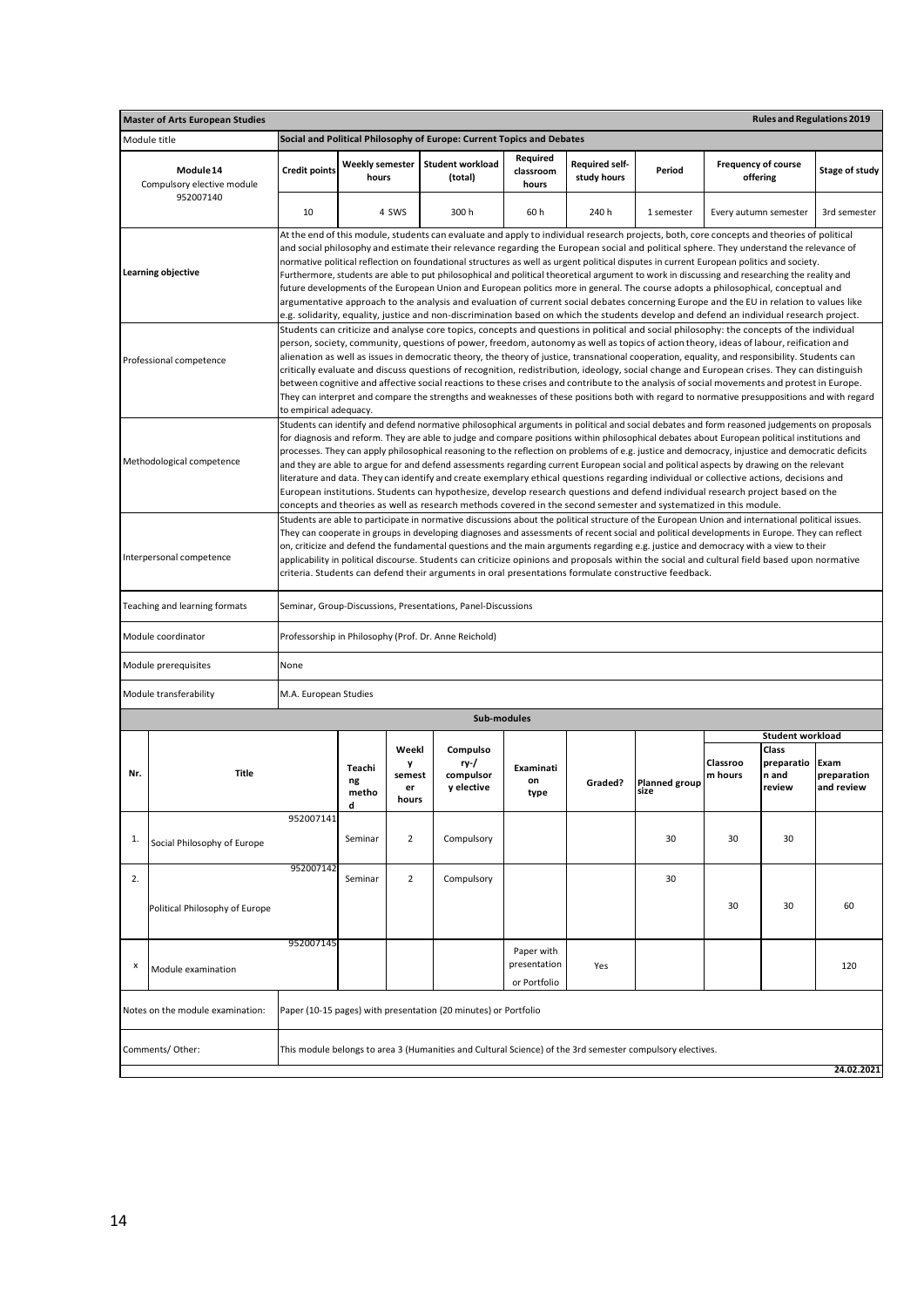| <b>Master of Arts European Studies</b><br><b>Rules and Regulations 2019</b> |                                  |                                                                                                                                                                                                                                                                                                                                                                                                                                                                                                                                                                                                                                                                                                                                                                                                                                                                                                                                                                                                                                                                                                                                                                                                                                                                                                                                                                                                                                                                                                                                                                                                                                                                                                                                                                                                                                  |                            |                                     |                                                                                                           |                                 |                                      |                          |                        |                                        |                                   |  |  |
|-----------------------------------------------------------------------------|----------------------------------|----------------------------------------------------------------------------------------------------------------------------------------------------------------------------------------------------------------------------------------------------------------------------------------------------------------------------------------------------------------------------------------------------------------------------------------------------------------------------------------------------------------------------------------------------------------------------------------------------------------------------------------------------------------------------------------------------------------------------------------------------------------------------------------------------------------------------------------------------------------------------------------------------------------------------------------------------------------------------------------------------------------------------------------------------------------------------------------------------------------------------------------------------------------------------------------------------------------------------------------------------------------------------------------------------------------------------------------------------------------------------------------------------------------------------------------------------------------------------------------------------------------------------------------------------------------------------------------------------------------------------------------------------------------------------------------------------------------------------------------------------------------------------------------------------------------------------------|----------------------------|-------------------------------------|-----------------------------------------------------------------------------------------------------------|---------------------------------|--------------------------------------|--------------------------|------------------------|----------------------------------------|-----------------------------------|--|--|
|                                                                             | Module title                     | <b>Cultural Diversity in Europe</b>                                                                                                                                                                                                                                                                                                                                                                                                                                                                                                                                                                                                                                                                                                                                                                                                                                                                                                                                                                                                                                                                                                                                                                                                                                                                                                                                                                                                                                                                                                                                                                                                                                                                                                                                                                                              |                            |                                     |                                                                                                           |                                 |                                      |                          |                        |                                        |                                   |  |  |
| Module 15<br>Compulsory elective module<br>952007150                        |                                  | <b>Credit points</b>                                                                                                                                                                                                                                                                                                                                                                                                                                                                                                                                                                                                                                                                                                                                                                                                                                                                                                                                                                                                                                                                                                                                                                                                                                                                                                                                                                                                                                                                                                                                                                                                                                                                                                                                                                                                             | Weekly semester<br>hours   |                                     | <b>Student workload</b><br>(total)                                                                        | Required<br>classroom<br>hours  | <b>Required self-</b><br>study hours | Period                   |                        | <b>Frequency of course</b><br>offering | Stage of study                    |  |  |
|                                                                             |                                  | 5                                                                                                                                                                                                                                                                                                                                                                                                                                                                                                                                                                                                                                                                                                                                                                                                                                                                                                                                                                                                                                                                                                                                                                                                                                                                                                                                                                                                                                                                                                                                                                                                                                                                                                                                                                                                                                |                            | 2 SWS                               | 150 h                                                                                                     | 30h                             | 120h                                 | 1 semester               | Every autumn semester  |                                        | 3rd semester                      |  |  |
| Learning objective                                                          |                                  | 'Diversity' is a central feature of European societies and has been for centuries. Beyond the visible demographic changes occurring with the<br>intensive migration processes since WW2, the 400 autochthonous minorities, 37 national and 53 'stateless' languages spoken as well as the<br>various religious communities constitute the intercultural fabric of society as a norm rather than as an exception on the continent.<br>Accommodating and managing diversity, resolving and preventing cultural clashes, ensuring cultural survival and peaceful coexistence have<br>therefore been a common challenge and an everyday reality shaped by the historical shifts of values, priorities and approaches. By addressing<br>diversity as a fundamental condition and as a factor that has been and still is shaping political, economic, social and cultural developments in the<br>wider European context, the module will address the complexity of the field exploring it from various perspectives. It will aim not only at<br>equipping students with knowledge and skills to analyse critically phenomena and events, to assess and evaluate policies and practices, to<br>respect, promote and protect cultural diversity and the identity of every individual on an equal basis. Upon completion of this module, students<br>will be able to identify and explain fundamental aspects of cultural diversity and define and evaluate the most important methods of diversity<br>management. Since the approach of the module is multi-disciplinary, students will be able to examine cultural diversity issues from the<br>perspectives of political science and law, including international human rights law and international relations studies, political theory, political<br>sociology and cultural studies. |                            |                                     |                                                                                                           |                                 |                                      |                          |                        |                                        |                                   |  |  |
|                                                                             | Professional competence          | Students are able to understand and critically discuss contemporary debates about cultural diversity in the wider European context. They are able<br>to analyse and compare different methods of cultural diversity management as well as illustrate them by various examples from current and historic<br>European experience. They are able to employ those methods and identify possible solutions for current cultural diversity issues.                                                                                                                                                                                                                                                                                                                                                                                                                                                                                                                                                                                                                                                                                                                                                                                                                                                                                                                                                                                                                                                                                                                                                                                                                                                                                                                                                                                     |                            |                                     |                                                                                                           |                                 |                                      |                          |                        |                                        |                                   |  |  |
|                                                                             | Methodological competence        | Students are able to analyse crucial cultural diversity issues, understand and apply critical and post-structural methods of analysis in their research,<br>deconstruct meanings of texts, symbols and cultural narratives, and design possible tools for diversity management.                                                                                                                                                                                                                                                                                                                                                                                                                                                                                                                                                                                                                                                                                                                                                                                                                                                                                                                                                                                                                                                                                                                                                                                                                                                                                                                                                                                                                                                                                                                                                  |                            |                                     |                                                                                                           |                                 |                                      |                          |                        |                                        |                                   |  |  |
|                                                                             | Interpersonal competence         | Through the critical reading and discussing of key texts, students are able to justify and/or analyse different views on cultural diversity topics.<br>Working and discussing in groups and in plenum will enable them to formulate and present their arguments clearly.                                                                                                                                                                                                                                                                                                                                                                                                                                                                                                                                                                                                                                                                                                                                                                                                                                                                                                                                                                                                                                                                                                                                                                                                                                                                                                                                                                                                                                                                                                                                                         |                            |                                     |                                                                                                           |                                 |                                      |                          |                        |                                        |                                   |  |  |
|                                                                             | Teaching and learning formats    | Methods of instruction include, but are not limited to lectures, classroom discussions, student presentations and different forms of student<br>group work and self-study based on reading lists.                                                                                                                                                                                                                                                                                                                                                                                                                                                                                                                                                                                                                                                                                                                                                                                                                                                                                                                                                                                                                                                                                                                                                                                                                                                                                                                                                                                                                                                                                                                                                                                                                                |                            |                                     |                                                                                                           |                                 |                                      |                          |                        |                                        |                                   |  |  |
|                                                                             | Module coordinator               | Honorary Professorship (Prof. Dr. Tove Hansen Malloy)                                                                                                                                                                                                                                                                                                                                                                                                                                                                                                                                                                                                                                                                                                                                                                                                                                                                                                                                                                                                                                                                                                                                                                                                                                                                                                                                                                                                                                                                                                                                                                                                                                                                                                                                                                            |                            |                                     |                                                                                                           |                                 |                                      |                          |                        |                                        |                                   |  |  |
|                                                                             | Module prerequisites             | None                                                                                                                                                                                                                                                                                                                                                                                                                                                                                                                                                                                                                                                                                                                                                                                                                                                                                                                                                                                                                                                                                                                                                                                                                                                                                                                                                                                                                                                                                                                                                                                                                                                                                                                                                                                                                             |                            |                                     |                                                                                                           |                                 |                                      |                          |                        |                                        |                                   |  |  |
|                                                                             | Module transferability           | M.A. European Studies                                                                                                                                                                                                                                                                                                                                                                                                                                                                                                                                                                                                                                                                                                                                                                                                                                                                                                                                                                                                                                                                                                                                                                                                                                                                                                                                                                                                                                                                                                                                                                                                                                                                                                                                                                                                            |                            |                                     |                                                                                                           |                                 |                                      |                          |                        |                                        |                                   |  |  |
|                                                                             |                                  |                                                                                                                                                                                                                                                                                                                                                                                                                                                                                                                                                                                                                                                                                                                                                                                                                                                                                                                                                                                                                                                                                                                                                                                                                                                                                                                                                                                                                                                                                                                                                                                                                                                                                                                                                                                                                                  |                            |                                     | Sub-modules                                                                                               |                                 |                                      |                          |                        | <b>Student workload</b>                |                                   |  |  |
| Nr.                                                                         | <b>Title</b>                     |                                                                                                                                                                                                                                                                                                                                                                                                                                                                                                                                                                                                                                                                                                                                                                                                                                                                                                                                                                                                                                                                                                                                                                                                                                                                                                                                                                                                                                                                                                                                                                                                                                                                                                                                                                                                                                  | Teachi<br>ng<br>metho<br>d | Weekl<br>y<br>semest<br>er<br>hours | Compulso<br>ry-/<br>compulsor<br>y elective                                                               | Examination<br>type             | Graded?                              | Planned<br>group<br>size | Classro<br>om<br>hours | Class<br>preparati<br>on and<br>review | Exam<br>preparation<br>and review |  |  |
| 1.                                                                          | Cultural Diversity in Europe     | 952007151                                                                                                                                                                                                                                                                                                                                                                                                                                                                                                                                                                                                                                                                                                                                                                                                                                                                                                                                                                                                                                                                                                                                                                                                                                                                                                                                                                                                                                                                                                                                                                                                                                                                                                                                                                                                                        | Seminar                    | 2                                   | Compulsory                                                                                                |                                 |                                      | 30                       | 30                     | 30                                     |                                   |  |  |
| х                                                                           | Module examination               | 952007155                                                                                                                                                                                                                                                                                                                                                                                                                                                                                                                                                                                                                                                                                                                                                                                                                                                                                                                                                                                                                                                                                                                                                                                                                                                                                                                                                                                                                                                                                                                                                                                                                                                                                                                                                                                                                        |                            |                                     |                                                                                                           | Paper including<br>presentation | Yes                                  |                          |                        |                                        | 90                                |  |  |
|                                                                             | Notes on the module examination: |                                                                                                                                                                                                                                                                                                                                                                                                                                                                                                                                                                                                                                                                                                                                                                                                                                                                                                                                                                                                                                                                                                                                                                                                                                                                                                                                                                                                                                                                                                                                                                                                                                                                                                                                                                                                                                  |                            |                                     | Research paper (12-15 pages) with presentation (20 minutes)                                               |                                 |                                      |                          |                        |                                        |                                   |  |  |
|                                                                             | Comments/Other:                  |                                                                                                                                                                                                                                                                                                                                                                                                                                                                                                                                                                                                                                                                                                                                                                                                                                                                                                                                                                                                                                                                                                                                                                                                                                                                                                                                                                                                                                                                                                                                                                                                                                                                                                                                                                                                                                  |                            |                                     | This module belongs to area 3 (Humanities and Cultural Science) of the 3rd semester compulsory electives. |                                 |                                      |                          |                        |                                        | 28.01.2020                        |  |  |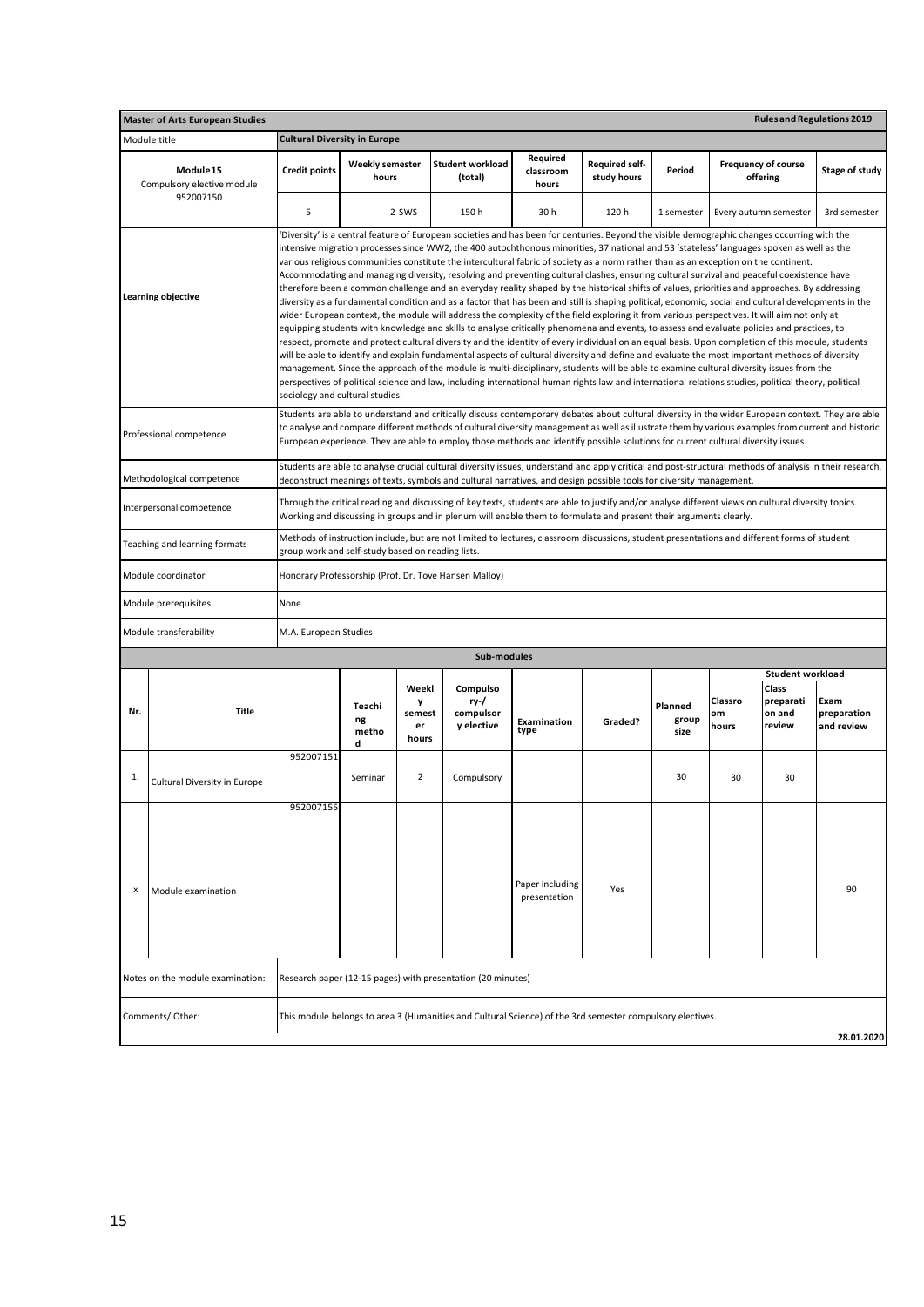|                                                      | <b>Rules and Regulations 2019</b><br><b>Master of Arts European Studies</b>                                                       |                                                                                                                                                                                                                                                                                                                                                                                                                                                                                                                                            |                                 |                                 |                                                                                                                                                                                                                                                                                                                                                   |                                |                               |                          |                     |                                                               |                                   |  |
|------------------------------------------------------|-----------------------------------------------------------------------------------------------------------------------------------|--------------------------------------------------------------------------------------------------------------------------------------------------------------------------------------------------------------------------------------------------------------------------------------------------------------------------------------------------------------------------------------------------------------------------------------------------------------------------------------------------------------------------------------------|---------------------------------|---------------------------------|---------------------------------------------------------------------------------------------------------------------------------------------------------------------------------------------------------------------------------------------------------------------------------------------------------------------------------------------------|--------------------------------|-------------------------------|--------------------------|---------------------|---------------------------------------------------------------|-----------------------------------|--|
|                                                      | Module title                                                                                                                      | Internship                                                                                                                                                                                                                                                                                                                                                                                                                                                                                                                                 |                                 |                                 |                                                                                                                                                                                                                                                                                                                                                   |                                |                               |                          |                     |                                                               |                                   |  |
| Module 16<br>Compulsory elective module<br>952007160 |                                                                                                                                   | <b>Credit points</b>                                                                                                                                                                                                                                                                                                                                                                                                                                                                                                                       | <b>Weekly semester</b><br>hours |                                 | <b>Student workload</b><br>(total)                                                                                                                                                                                                                                                                                                                | Required<br>classroom<br>hours | Required self-<br>study hours | Period                   |                     | <b>Frequency of course</b><br>offering                        | Stage of study                    |  |
|                                                      |                                                                                                                                   | 5                                                                                                                                                                                                                                                                                                                                                                                                                                                                                                                                          |                                 | 0 SWS                           | 150 h                                                                                                                                                                                                                                                                                                                                             | 0 h                            | 150h                          | 1 semester               |                     | Every semester                                                | 3rd semester                      |  |
|                                                      | Learning objective                                                                                                                |                                                                                                                                                                                                                                                                                                                                                                                                                                                                                                                                            |                                 |                                 | With an internship, students apply their theoretical knowledge in a study related work field. By this means, the internship serves as a<br>preparation for a future career in many ways: By weighing study contents and interests, students orientate in the labour market at a crucial<br>point during their studies to find possible employers. |                                |                               |                          |                     |                                                               |                                   |  |
|                                                      | Professional competence                                                                                                           | The internship supports identifying prospective areas of work and choosing a focus within the study programme. The internship will further<br>develop the competences that students have received through their study process. After the internship, students submit a report that shows<br>their ability to describe the structures and the processes of their internship's institution. They summarise, present the main contents of their<br>tasks, and relate them analytically and critically to the study contents of the programme. |                                 |                                 |                                                                                                                                                                                                                                                                                                                                                   |                                |                               |                          |                     |                                                               |                                   |  |
|                                                      | Methodological competence                                                                                                         | By going through an application process, students receive a real impression of the labour market and its demands. This impression is<br>reinforced by fulfilling the tasks given during the internship, discussing their work with colleagues and handling critical reviews adequately.                                                                                                                                                                                                                                                    |                                 |                                 |                                                                                                                                                                                                                                                                                                                                                   |                                |                               |                          |                     |                                                               |                                   |  |
|                                                      | Interpersonal competence                                                                                                          | Students choose an internship related to the field of European Studies and further develop their intercultural competences that they have<br>gained during their studies in the MA programme, as well as further skills and competences relevant for the future employability in an<br>international environment.                                                                                                                                                                                                                          |                                 |                                 |                                                                                                                                                                                                                                                                                                                                                   |                                |                               |                          |                     |                                                               |                                   |  |
|                                                      | Teaching and learning formats                                                                                                     | Individual                                                                                                                                                                                                                                                                                                                                                                                                                                                                                                                                 |                                 |                                 |                                                                                                                                                                                                                                                                                                                                                   |                                |                               |                          |                     |                                                               |                                   |  |
|                                                      | Module coordinator                                                                                                                | Programme Coordinator (Dr. Laura Asarite-Schmidt)                                                                                                                                                                                                                                                                                                                                                                                                                                                                                          |                                 |                                 |                                                                                                                                                                                                                                                                                                                                                   |                                |                               |                          |                     |                                                               |                                   |  |
|                                                      | Module prerequisites                                                                                                              | None                                                                                                                                                                                                                                                                                                                                                                                                                                                                                                                                       |                                 |                                 |                                                                                                                                                                                                                                                                                                                                                   |                                |                               |                          |                     |                                                               |                                   |  |
|                                                      | Module transferability                                                                                                            | M.A. European Studies                                                                                                                                                                                                                                                                                                                                                                                                                                                                                                                      |                                 |                                 |                                                                                                                                                                                                                                                                                                                                                   |                                |                               |                          |                     |                                                               |                                   |  |
|                                                      |                                                                                                                                   |                                                                                                                                                                                                                                                                                                                                                                                                                                                                                                                                            |                                 |                                 | Sub-modules                                                                                                                                                                                                                                                                                                                                       |                                |                               |                          |                     |                                                               |                                   |  |
| <b>Title</b><br>Nr.                                  |                                                                                                                                   |                                                                                                                                                                                                                                                                                                                                                                                                                                                                                                                                            | Teachin<br>g<br>metho<br>d      | Weekly<br>semest<br>er<br>hours | Compulsory<br>-1<br>compulsor<br>y elective                                                                                                                                                                                                                                                                                                       | Examination<br>type            | Graded?                       | Planned<br>group<br>size | Classroo<br>m hours | <b>Student workload</b><br>Class<br>preparation<br>and review | Exam<br>preparation<br>and review |  |
| 1.                                                   | 952007161<br>Internship                                                                                                           |                                                                                                                                                                                                                                                                                                                                                                                                                                                                                                                                            | Internship                      | 3 weeks                         | Compulsory                                                                                                                                                                                                                                                                                                                                        |                                |                               | 42                       | 0                   | 120                                                           |                                   |  |
| x                                                    | 952007165<br>Module examination                                                                                                   |                                                                                                                                                                                                                                                                                                                                                                                                                                                                                                                                            |                                 |                                 |                                                                                                                                                                                                                                                                                                                                                   | Internship<br>report           | No                            |                          |                     |                                                               | 30                                |  |
|                                                      | Notes on the module examination: The performance will be evaluated based on an internship report (7-10 pages), with pass or fail. |                                                                                                                                                                                                                                                                                                                                                                                                                                                                                                                                            |                                 |                                 |                                                                                                                                                                                                                                                                                                                                                   |                                |                               |                          |                     |                                                               |                                   |  |
|                                                      | Comments/ Other:                                                                                                                  |                                                                                                                                                                                                                                                                                                                                                                                                                                                                                                                                            |                                 |                                 | Requirements: The internship must be clearly connected to the goals of the study programme (an application must be submitted to the<br>programme's administration); A minimum of 3 weeks internship for a full-time position; An internship report (7-10 pages).                                                                                  |                                |                               |                          |                     |                                                               |                                   |  |
|                                                      | 28.01.2020                                                                                                                        |                                                                                                                                                                                                                                                                                                                                                                                                                                                                                                                                            |                                 |                                 |                                                                                                                                                                                                                                                                                                                                                   |                                |                               |                          |                     |                                                               |                                   |  |